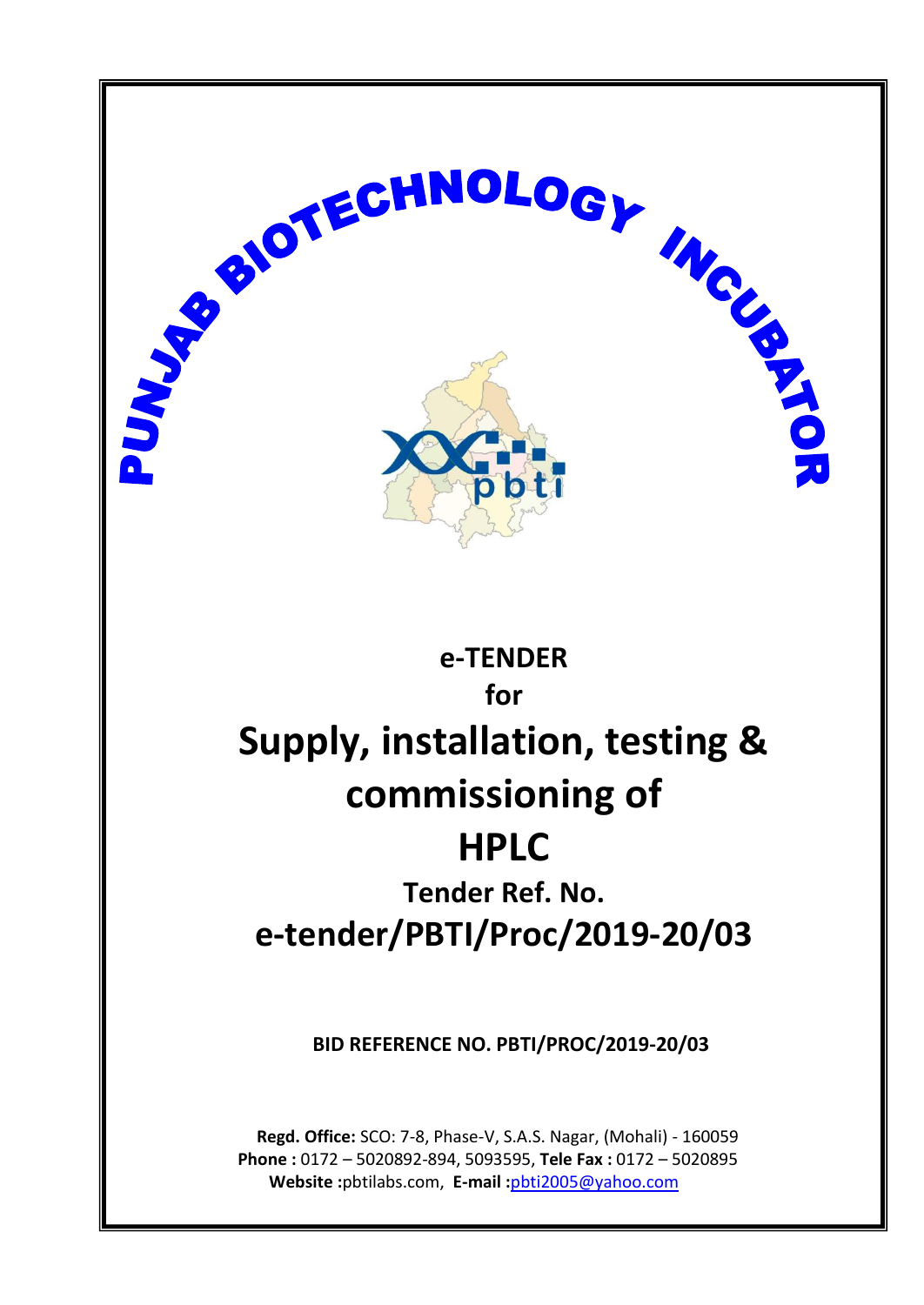

#### **PUNJAB BIOTECHNOLOGY INCUBATOR**

*( Deptt. of Science, Technology & Environment, Punjab )* SCO : 7-8, Phase-V, SAS Nagar (Mohali) Phone: 0172-5020596, 5020892, 5020893

E-mail[:pbti2005@yahoo.com;](mailto:pbti2005@yahoo.com;) [mahajanrajiv@pbtilabs.com; thakurkl@pbtilabs.com](mailto:mahajanrajiv@pbtilabs.com;%20thakurkl@pbtilabs.com)

#### **NOTICE INVITING e-TENDER no. PBTI/Proc/2019-20/03**

1. Punjab Biotechnology Incubator (PBTI) hereby Invites e-tenders from manufacturers or their authorized distributors/dealers for the Supply, Installation, Testing and Commissioning of following Laboratory Equipment under two bid system:

| NIT no.                          | Name of the Equipment | Qty | <b>Earnest Money</b><br>(in INR) |
|----------------------------------|-----------------------|-----|----------------------------------|
| e-tender/PBTI/PUR/2019-<br>20/03 | <b>HPLC</b>           | 01  | <i><b>150000</b></i>             |

2. Further details regarding the eligibility criteria and other terms and conditions for the above tender are given in the Tender Document which can be downloaded from the website **[https://eproc.punjab.gov.in](https://eproc.punjab.gov.in/)** & **[www.pbtilabs.com.](http://www.pbtilabs.com/)** The tendering process shall be carried out online through **https://eproc.punjab.gov.in.** For any clarification/difficulty regarding e-tendering process, please contact 0172-2970263, 2970284.

| The schedule of major activities in this regard is as under: |
|--------------------------------------------------------------|
|                                                              |

| <b>Sale of Tender</b><br><b>Document</b> | Last date and time<br>for submission of<br>online tenders | Date& time for Submission<br>of Hard copies of Technical<br>bids in the office of PBTI | Date, time and<br>venue of<br>Opening of<br><b>Tender</b>                                 |
|------------------------------------------|-----------------------------------------------------------|----------------------------------------------------------------------------------------|-------------------------------------------------------------------------------------------|
| 19.02.2020<br>to<br>09.03.2020           | 11.03.2020<br>till 2.30 PM                                | 11.03.2020<br>till $2.30$ PM in<br><b>PBTI</b>                                         | Technical<br><b>Bids</b><br>will be opened<br>online<br>on<br>11.03.2020<br>at<br>3.00 PM |

- 3. **Pre-bid meeting** scheduled for **25.02.2020 at 3.00 PM** in PBTI, Mohali.
- 4. Corrigendum/Amendment, if any will be published on website, therefore, please keep visiting website [https://eproc.punjab.gov.in.](https://eproc.punjab.gov.in/)
- 5. Chief Executive Officer, PBTI reserves the right to accept or reject all or any of the tender bids without assigning any reason thereof.

**Store & Purchase Officer For Chief Executive Officer**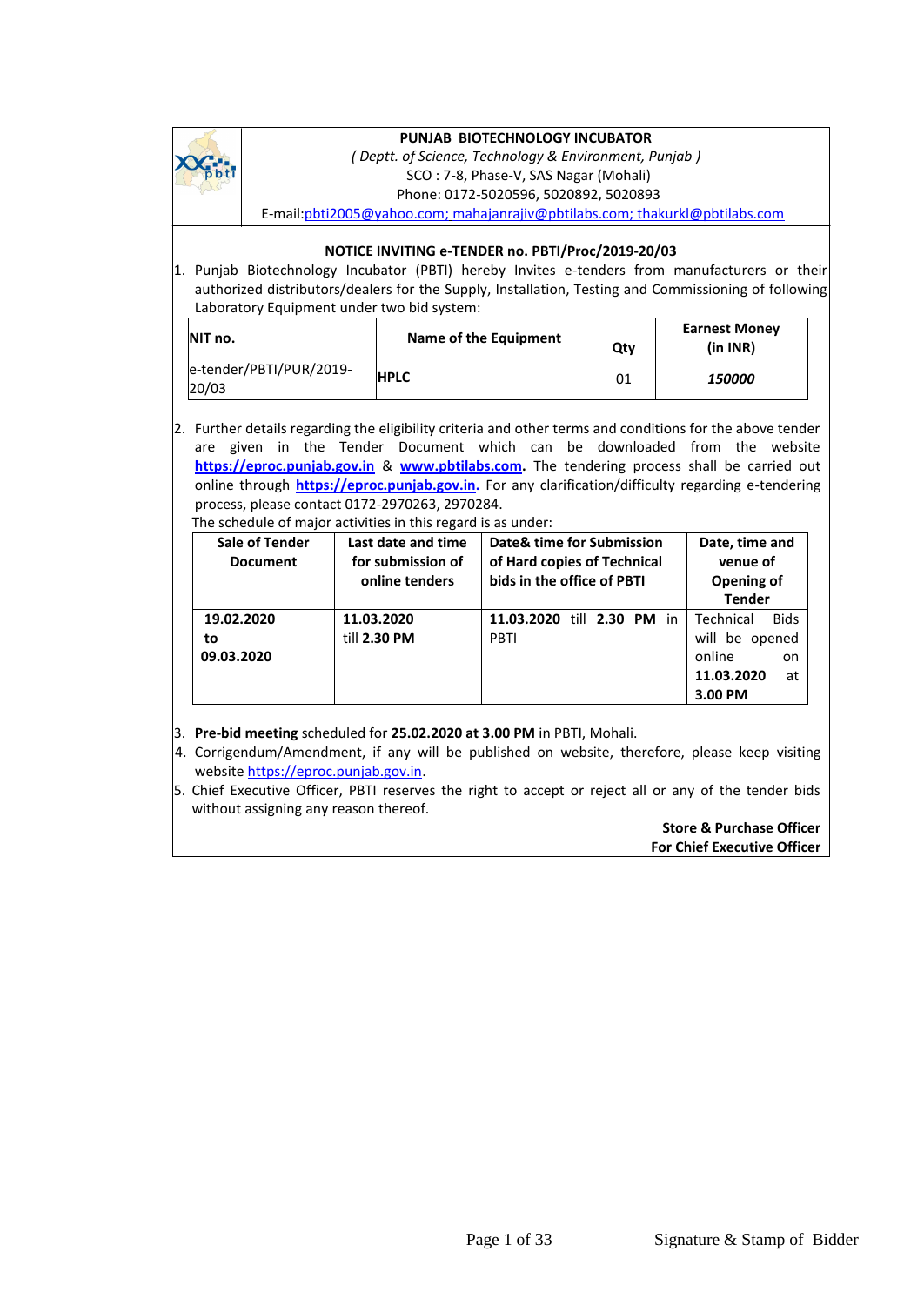#### **IMPORTANT INSTRUCTIONS FOR FILLING AND SUBMISSION OF E-TENDER**

- **1. This is an e-tender in which tenders are being invited online and it is mandatory to submit tender in Technical Bids – (Part-I) and Price bids (Part-II) online at [https://eproc.punjab.gov.in](https://eproc.punjab.gov.in/) by specified date and time. Though tender document is also available on the website of the Punjab Biotechnology Incubator (PBTI) i.e. [www.pbtilabs.com,](http://www.pbtilabs.com/) but that is just for information of prospective bidders. Online submission of bids throug[h https://eproc.punjab.gov.in](https://eproc.punjab.gov.in/) is mandatory.**
- **2.** Bidder must deposit Earnest Money Deposited (EMD) online as per mode specified in the website **[https://eproc.punjab.gov.in.](https://eproc.punjab.gov.in/)** EMD in any other mode will not be accepted by this office.
- **3.** No exemption from submission of EMD is available to any class or category of bidders. Bids for which EMD not received by PBTI shall be rejected straightaway.
- **4.** Sealed Envelope containing Hard copies of technical bids (Part-I) only is also required to be submitted by the date and time specified in the Notice Inviting tenders.
- **5.** Tender document fee is to be deposited online.
- **6.** The bidder shall read all the terms and conditions of the tender document thoroughly before submission of bids.
- **7.** The rates are to be filled online in BoQ for the quoted items strictly as per unit pack size mentioned in the BoQ for the concerned item.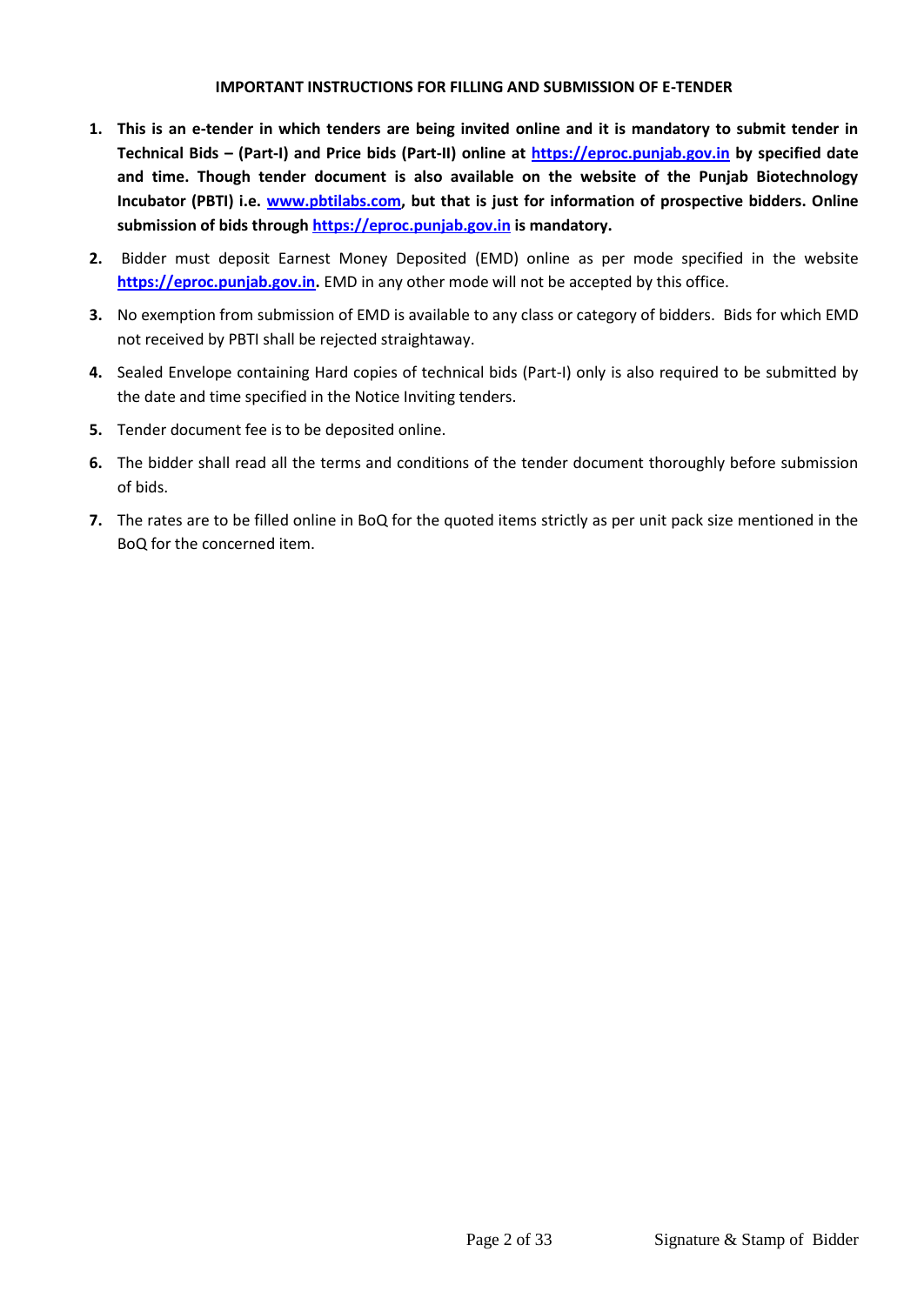# **CHECK LIST**

# **DULY FILLED CHECK LIST TO BE ATTACHED WITH THE TECHNICAL BID**

| 1.  | Whether Earnest Money Deposit (EMD) deposited online?                                                                                                                                                   | Yes/No  |
|-----|---------------------------------------------------------------------------------------------------------------------------------------------------------------------------------------------------------|---------|
| 2.  | Whether tender document fees for Rs.500/- also deposited online.                                                                                                                                        | Yes/No  |
| 3.  | Whether Technical specifications of the equipment attached.                                                                                                                                             | Yes/No  |
| 4.  | Whether one year Standard Warranty have been quoted along with the<br>basic price?                                                                                                                      | Yes/No  |
| 5.  | Whether AMC certificate duly filled in, signed & stamped attached?                                                                                                                                      | Yes/No  |
| 6.  | Whether duly signed and stamped certificate of guarantee/warranty of the<br>equipment attached?                                                                                                         | Yes/No  |
| 7.  | Whether the split rates of each subunit are quoted?                                                                                                                                                     | Yes /No |
| 8.  | Whether tender document along with all Annexures (A to K) duly signed by<br>authorized signatory attached?                                                                                              | Yes/No  |
| 9.  | Whether<br>affidavit duly attested<br>by Oath Commissioner/Executive<br>Magistrate regarding non-black listing of supplier attached?                                                                    | Yes/No  |
| 10. | Whether the list of institutions/organizations along with contact details of<br>the user, where the quoted model of equipment/instrument has been<br>supplied (ANNEXURE J) by the tenderer is attached? | Yes/No  |
| 11. | In case of a manufacturer, has the registration certificate been enclosed?                                                                                                                              | Yes/No  |
| 12. | In case of authorized agent/distributor whether certificate/ authorization<br>letter for the same issued by the manufacturer attached?                                                                  | Yes/No  |
| 13. | Whether catalogue of the equipment attached?                                                                                                                                                            | Yes/No  |
| 14. | In case of foreign suppliers quoting directly, whether, the name of Indian<br>Agent mentioned?                                                                                                          | Yes/No  |
| 15. | Whether duly filled and signed compliance sheet (Annexure-D) attached?                                                                                                                                  | Yes/No  |
| 16. | Whether copy of Pre installation (Annexure-K) requirement attached?                                                                                                                                     | Yes/No  |

# **Signature of Authorized Signatory**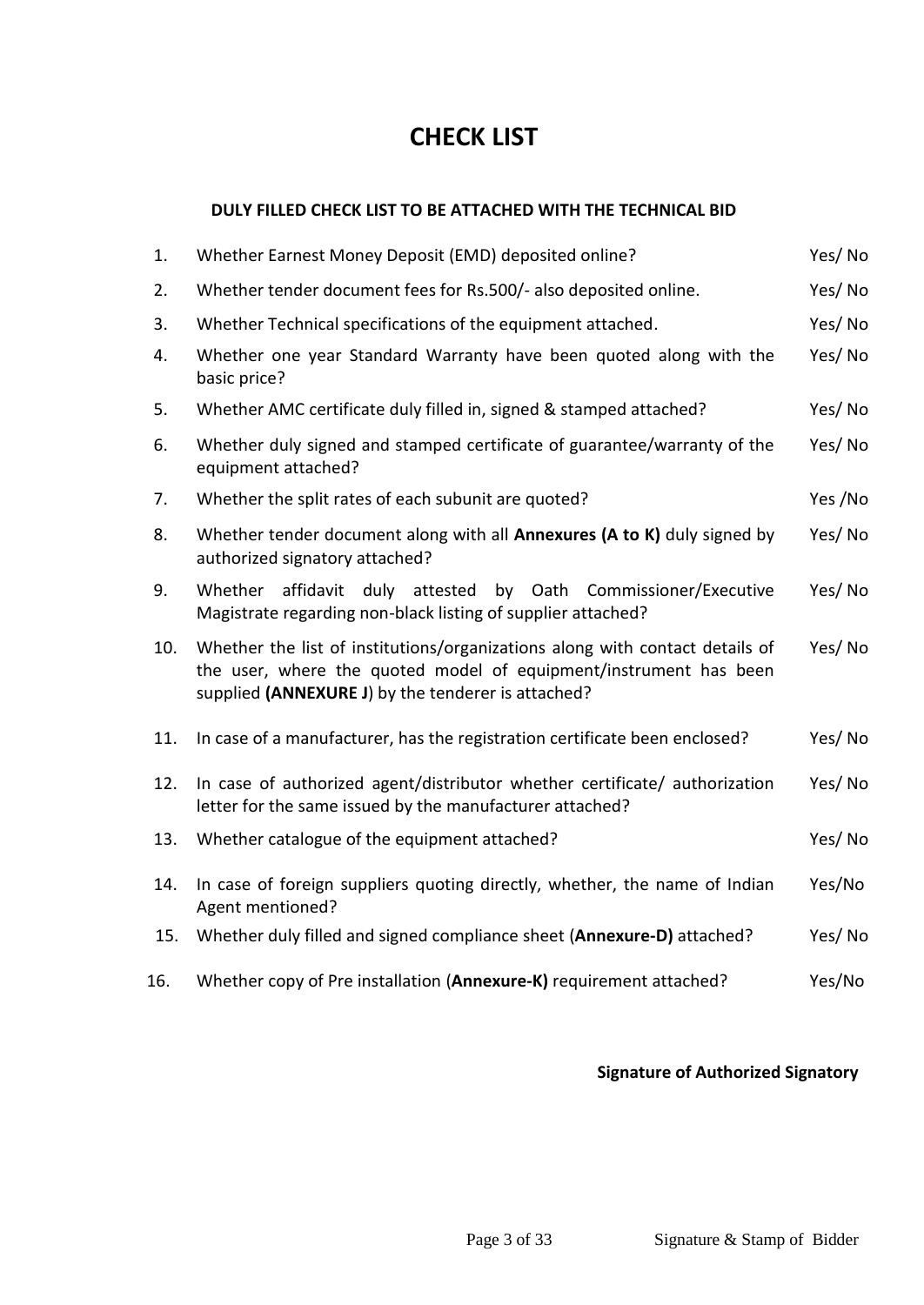

**18.02.2020**

# **E-Tender for Supply, Installation, Testing and Commissioning of High-Performance Liquid Chromatography (HPLC)**

- 1. Online bids in two parts (two stages) will be received **upto 11.03.2020** till 2:30 pm for the **Supply, Installation, Testing and Commissioning of High-Performance Liquid Chromatography (HPLC).**
- 2. The detailed technical specifications are given in **Annexure A.**
- 3. The sealed tenders superscribed as **"Tender for HPLC"** due to be submitted on **11.03.2020** should also be submitted in Two separate parts super scribed separately for **Technical bid and Price Bid.**
- 4. **Pre-bid meeting** with the prospective Tenderers shall be held at **1500 Hrs**. on **25.02.2020** in the Conference room of PBTI, SCO 7 & 8, Phase –V, SAS Nagar (Mohali). Any prospective bidder can attend the pre-bid meeting and seek clarifications, if any. No request for any amendments in technical clarifications or terms and conditions will be entertained after the pre-bid conference. Proceedings of the pre-bid meeting will be reflected on website **[https://eproc.punjab.gov.in](https://eproc.punjab.gov.in/)** and [www.pbtilabs.com](http://www.pbtilabs.com/). Any clarification issued/Modifications made during the pre-bid meeting will be binding.
- 5. Only manufacturers or their authorized distributors/agents are eligible for tendering. All offers other than those from the manufacturers should be supported by an authority letter (**Annexure B** – Manufacturer's authorization form) from the manufacturer authorizing the supplier to tender on their behalf. In case of manufacturer a certificate or a copy thereof to the effect that the Bidder is a manufacturer of the equipment must be accompanied with the technical bid.
- 6. The bidder should not have been black listed at any time (supported by affidavit as per format given in **Annexure C**).
- 7. CEO, PBTI reserves the right of acceptance of the whole or any part of the tender or portion of the quantity offered and the bidders shall be required to supply the same at the rate quoted. PBTI also reserves the right to accept or reject any or all the tenders without assigning any reason thereof.
- 8. If any information furnished by the bidder is, at any stage found to be incorrect, false or fabricated, the purchaser shall have the absolute right to forfeit E.M.D. and security deposits, in addition to cancellation of contract, forfeiting the warranty/performance Guarantees and other action in accordance with law, such as black-listing, risk & cost etc.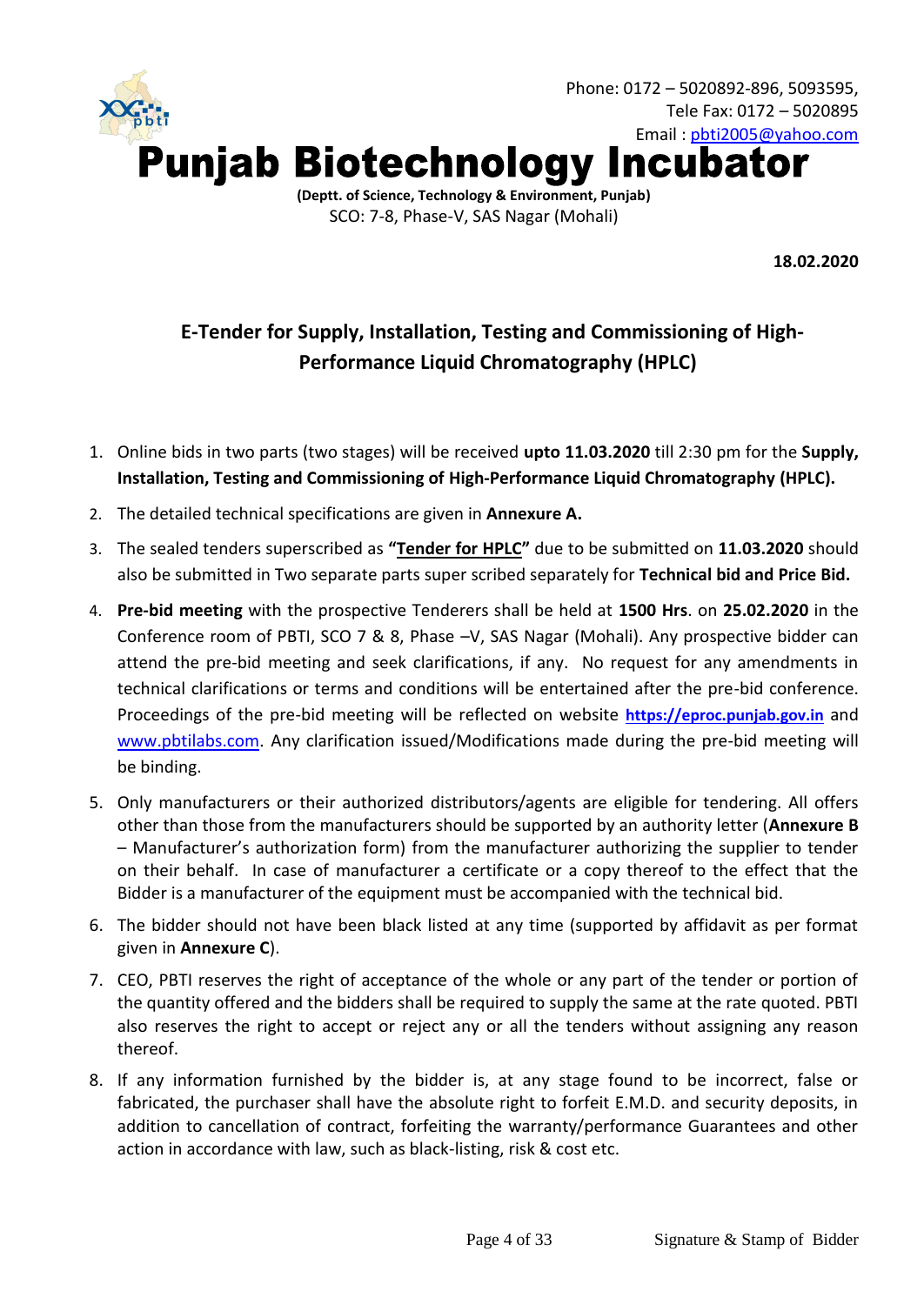- 9. The tendering process shall be carried out online through *https://eproc.punjab.gov.in.* For any clarifications/difficulty regarding e-tendering process, please contact 0172-2970263, 2970284 or PBTI nos. 0172-5020896, 0172-5020892
- 10. Bidder must deposit tender document fees through online mode only on the web site [www.eproc.punjab.gov.in.](http://www.eproc.punjab.gov.in/)
- 11. At any time prior to the date of submission of bid, PBTI may, for any reason, whether at its own initiative or in response to a clarification requested by a prospective bidder, modify the bidding documents by an amendment. All prospective bidders who have received the bidding document will be notified of the amendment in writing and that will be binding on them. In order to give reasonable time to take the amendment into account in preparing their bids, PBTI may at its discretion, extend the date and time for submission of bids.
- 12. **Period for which the offer will remain open:** Bidders should keep their offers valid for acceptance for a period of **six months** from the date of opening of tender. In the event that the day upto which the offer is to remain open is declared holiday of PBTI, the offer shall remain open for the following working day.
- 13. A person signing the tender form or any other document forming part of the contract on behalf of another shall also **attach authorization** in his favour and if on enquiry it is found that the person so signing had no authority to do so, the purchaser, may without prejudice to other civil and criminal remedies against the bidder, hold the signatory severely liable for all costs and damages and forfeit earnest money deposit.
- 14. Tenders not accompanied by detailed information as required, are liable to be rejected.
- 15. Each Page of the tender document including all annexures **duly stamped** and signed by the bidder, as a token of acceptance of terms & conditions of the tender must be submitted along with the bid.
- 16. The offer should be legibly typed or handwritten in English with no cutting/overwriting.
- 17. The Tenderers must confirm in their bid acceptance in full of the terms and conditions in this enquiry. Any non-acceptance or deviations from the terms and conditions must be clearly brought out. However, tenderers must note carefully that any conditional offer or any deviation from the terms and conditions of this enquiry may render the quotation liable for rejection.
- 18. Interested eligible bidders may obtain further information, if required, from the Store & Purchase Officer, PBTI Mohali.
- 19. The Bidder shall submit the bid in two parts as under :
	- 19.1. **Part – I : Technical Bid**
	- 19.2. **Part - II : Price Bid**
- 20. **TECHNICAL BID** 
	- **Step – 1.** The bidder will get the registration done as specified in the publication notice.
	- **Step – 2.** Purchase Tender Document by making online payment in respect of this tender Rs.500/-
	- **Step – 3.** The bidder has to submit online scanned copies of the following documents.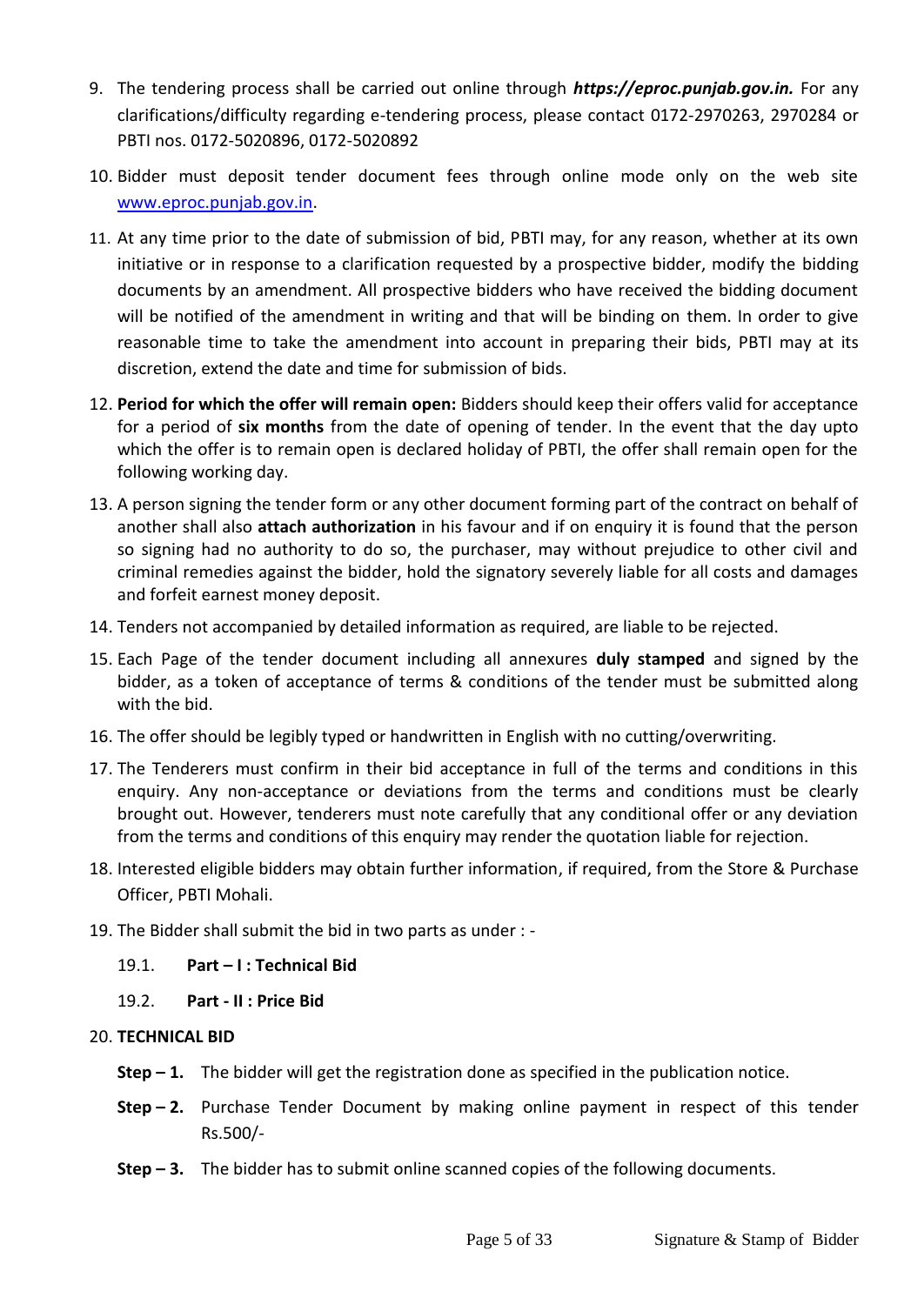- 20.1. Compliance statement for the quoted item supported by original product catalogue/brochure/product literature clearly highlighting the specifications asked in the bid as per **Annexure-A.** Only one model which the bidder feels conforms to the tender specifications should be quoted. Any alternative model should not be quoted and the bids of the bidders offering more than one model will be liable for rejection**.**
- 20.2. Details of supplies done in the last three years with copies of purchase order and performance certificate issued by the clients in the format given in **Annexure -J**.

**NOTE:** Hard copy of technical bid containing all the documents specified for technical bid (Part-1) shall also be submitted in a sealed envelope by **11.03.2020** till 2:30 pm at the Reception of PBTI. Such sealed cover should be delivered by the specified time and date.

# 21. **Part-II: PRICE BID**

The Tender shall duly fill up the rates for each item as per format of price schedule (**Annexure-L & Annexure-M**) on the website while submitting the bid on a specified format **on company's letter head as .pdf format.**

# 22. **Opening of bids**

- 22.1. Online Technical Bids will be opened by the PBTI on **11.03.2020** at 3:00 pm.
- 22.2. The date and time of opening of Part-II (Price Bid) will be intimated to the technically qualified bidders, will be informed on PBTI's website, which shall be opened on eprocurement portal of Govt. of Punjab. PBTI will have the right to decided date & time for opening of financial bids.
- 22.3. Conditional/incomplete tenders or tenders not fulfilling any of the conditions specified above are liable to be rejected without assigning any reason.
- 23. Duly filled compliance sheet as per **Annexure-D** should be attached with the technical bid.

# 24. **Tender Document Fees, Earnest Money Deposit and Performance Bond/Bank Guarantee:**

- a. The bidder quoting for supply of equipment should deposit Tender Fee of Rs.500/- online, **tender document fee cannot be clubbed with the amount of EMD**.
- b. The tenderer must deposit earnest money online. Earnest money in any other form will not be accepted.
- c. Bids for which Earnest money, as stated above or less than the amount stipulated, not deposited shall be rejected.
- d. Earnest money/security deposit/any other sums of the bidders lying with the PBTI in connection with any other tender/case will not be considered against this tender.
- e. The successful firm or his Agent will be required to furnish a performance guarantee bond in the shape of Performance Bank Guarantee (PBG) as per format given in **Annexure E** and **F** for an amount equivalent to 10% of the FOB value of the equipment towards execution of supply order and ensuring timely supplies/satisfactory installation and handing over the equipment in good working condition within stipulated period and for carrying out after sales services during warranty/guarantee period. The PBG should be submitted on satisfactory installation, testing & commissioning of the equipment but before the release of 10% payment. The performance bank guarantee should be valid for one year and to be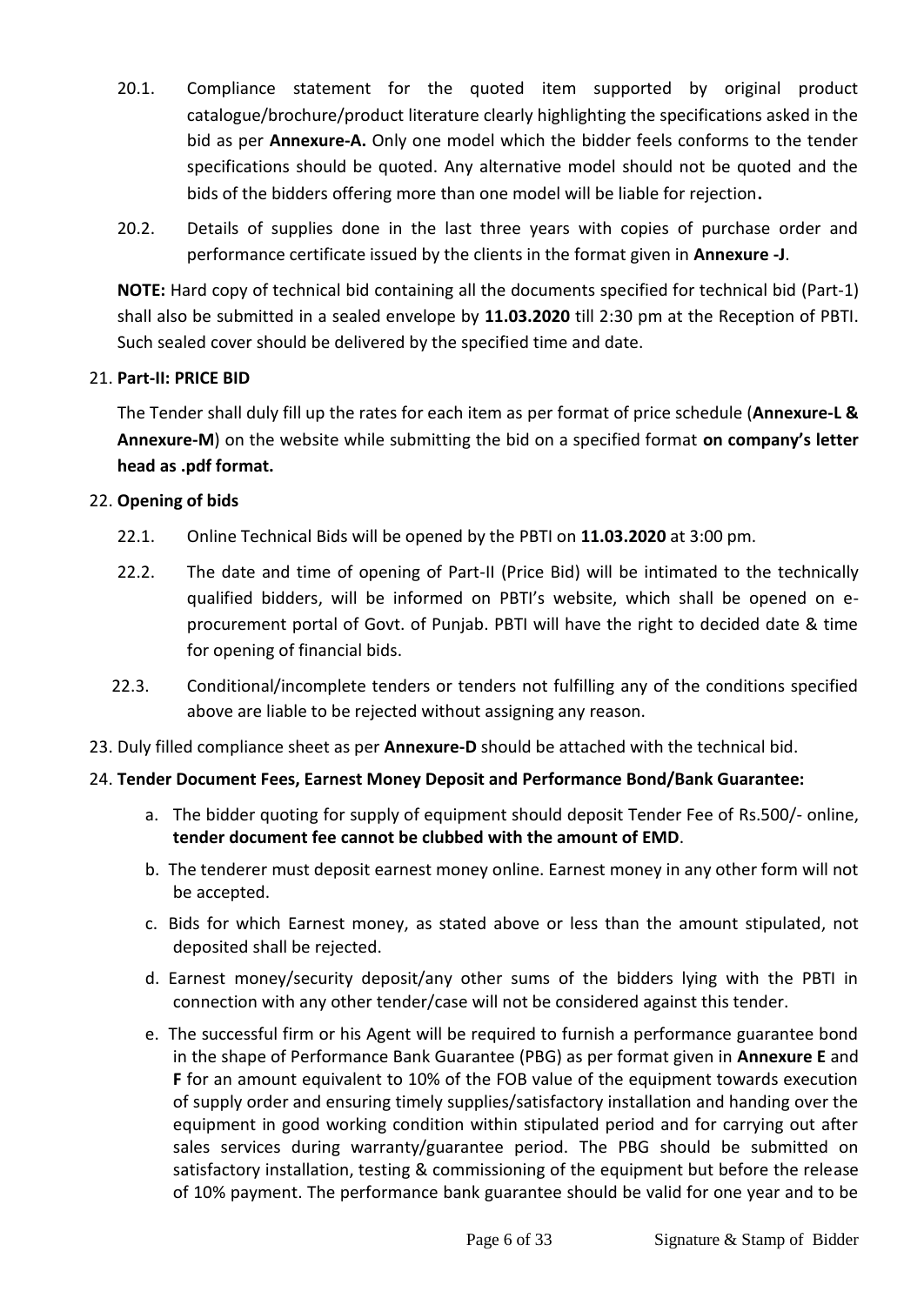extended annually at least 60 days before the end of its validity, till the end of the period of warranty period.

- f. The EMD of those bidders who have been disqualified in technical and financial bids shall be refunded.
- g. The EMD of successful bidders shall be refunded on receipt of PBG.
- h. The performance Bank Guarantee will be discharged by PBTI and returned to the supplier not later than 60 days following the date of completion of the supplier's performance obligations, including any warranty / AMC obligations.
- i. PBTI will not pay any interest on any deposit made by bidder in any form.
- 25. In case of violation of any of the terms & conditions, the earnest money of the bidders shall be forfeited in full besides other actions.
- 26. The CEO-PBTI reserves the right to reject the material if the same is not found conforming to the specifications, with further right to effect risk and cost purchase.
- 27. The bidder should have minimum two installations for stated food applications in India. The bidders shall give a **list of Institutes/ organizations (**as per **ANNEXURE J)** along with contact details of user in India where their equipment has been installed for food applications. **PBTI reserves the right to inspect the equipment for its actual performance in any of the listed institutes/ organizations**.
- 28. The financial bid for the items should be prepared as **per ANNEXURE L & M in PART – II of tender document.**
- 29. The rates should be quoted on **CIF/CIP**. PBTI may also go for domestic insurance from warehouse to warehouse. The complete description viz. make and model of the equipment and name of the manufacturer must be indicated clearly in the proforma invoice /quotation failing which the same shall be liable to rejection. However, quotation may be evaluated on **CIF/CIP** value.
- 30. PBTI is paying concessional Custom Duty & Excise duty as it is registered with the Department of Scientific & Industrial Research (DSIR) for purposes of availing customs/Excise duty exemption in terms of Government Notifications.
- 31. The spare parts/wear & tear/consumables required for trouble free operation of equipment for 06 years after the expiry of guarantee/warranty period shall be quoted separately giving the full nomenclature, rate, quantity and shelf life of each item. (The cost of such spare parts/wear & tear consumables will not be considered while evaluating the quotations).
- 32. In case no Indian Agency Commission is payable, then this fact must be very clearly mentioned in the Price Bid.
- 33. The Tenderer firm should furnish along with the bid a **Certificate** that the Indian Agency commission shall be payable in Indian Rupees and that no Indian Agency Commission other than the stipulated in the proforma invoice is payable by the foreign manufacturers to Indian Agent.
- 34. The items which can/are to be procured indigenously may be listed separately.
- 35. **Where the equipment is composed of several subunit/component, the rate should be quoted for each subunit/component otherwise quotation is liable to be rejected.** PBTI reserves the right to increase or decrease the number of subunits/components and number of, equipment according to its requirements. The rates in ambiguous terms will render the quotation liable to rejection. The words "Not quoting" should be clearly written against any item of equipment for which the tenderer is not quoting.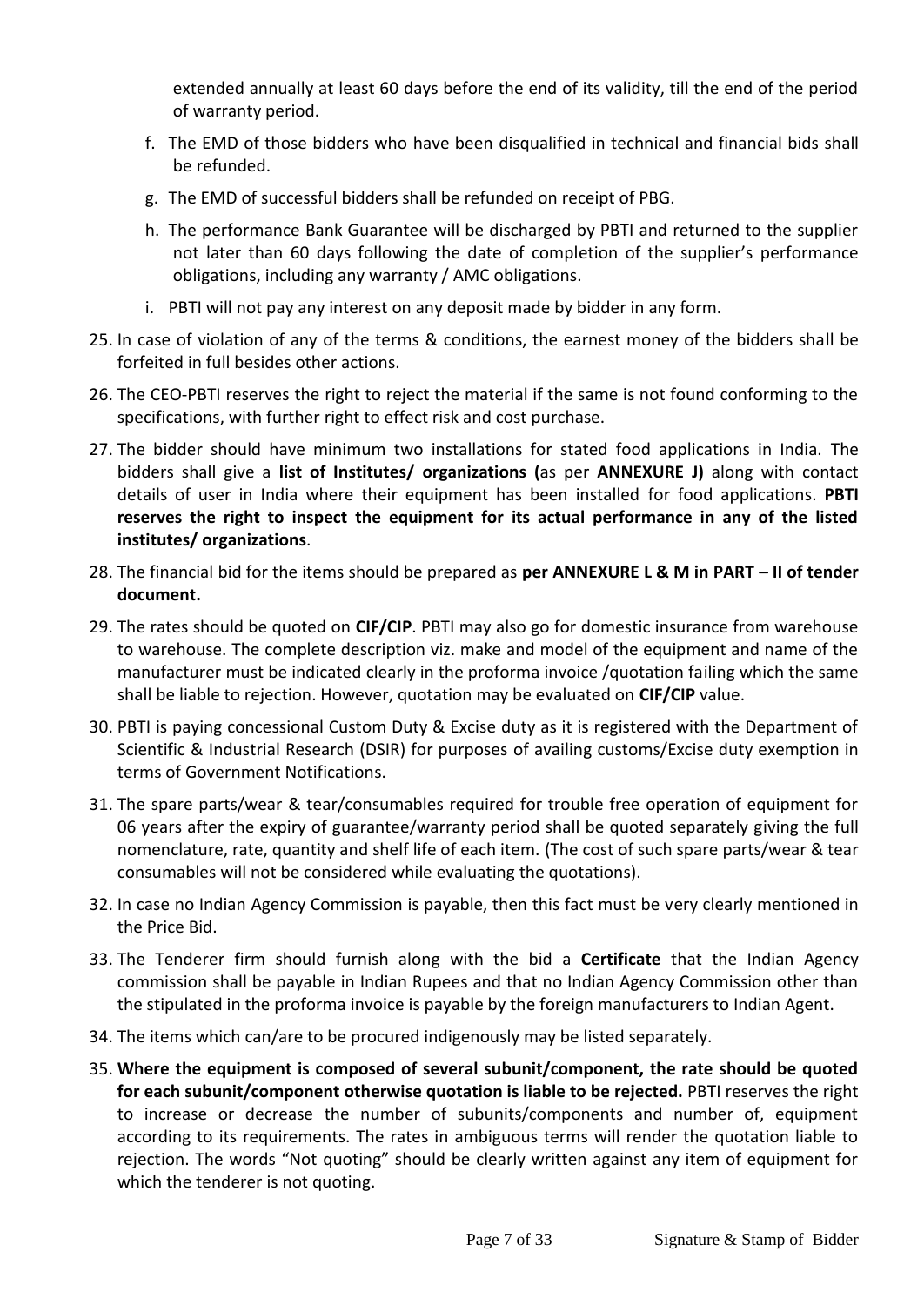- 36. The tenderer firm should **furnish along with the bid a Certificate** that the **rate quoted for the equipment mentioned in the proforma invoice are not more than the rates charged from any other Institution/organization/Departments.**
- 37. Conversion To Single Currency:
	- a. To facilitate evaluation and comparison, the purchaser will convert all bid prices expressed in the amounts in various currencies to the Indian Rupees.
	- b. The Bills selling market rate of exchange established by any Nationalized Bank of Chandigarh/Mohali for similar transactions as on the date of opening of Price Bid shall be used.
- 38. Change of Foreign Principal/Indian Agent:
	- a. Merger/Acquisition of Foreign Principal: In case of merger of Foreign Principal with another firm or acquisition of foreign principal by another firm, it shall be obligatory for the new entity so formed after the merger or acquisition, as the case may be, to take over all duties and obligations/liabilities of the foreign principal. The new entity would post facto become liable for all acts of commission or omission on the part of Original Foreign Principal.
	- b. Change of Indian Agent: In case the foreign principal wants to change his Indian agent he shall have to inform CEO-PBTI. It shall be obligatory for Foreign Principal to automatically transfer all the duties and obligations to the new Indian Agent failing which the Foreign Principal would post facto become liable for all acts of commission or omission on the part of new Indian Agent.

# 39. **Insurance**: **The Bidder will ensure that the equipment is properly insured for 110% of the CIF/CIP value to cover the transit up to site of installation of the equipment**.

40. The material found defective upon opening by the supplier representative in presence of Central stores personnel of PBTI will be lifted back at the cost and risk of the supplier. The material lying in the PBTI premises would be at supplier's risk and cost.

#### 41. **Guarantee/Warranty**

The bidder should attach duly signed and stamped certificate of guarantee/warranty as per **Annexure-G** with the technical bid.

42. **Extended Guarantee/Warranty**: In addition to quoting for the equipment, the tenderers are also requested to quote separately, the charges of extended guarantee/warranty for four (04) years after expiry of one year standard warranty and 2 years AMC. The terms and conditions of standard warranty shall be applicable. Annual calibration/Instrument Performance Verification (IPV) of the equipment with traceable standards, Preventive Maintenance (PM) kit and standards etc., shall be a part of the extended warranty. It shall also be mandatory to perform Quality check under warranty/extended warranty after every major repair/breakdown.

All the spares related to equipment & exclusively supplied by manufacturer/supplier of the equipment shall be covered under warranty/extended warranty. Nothing shall be payable on account of these items during warranty/extended warranty by the purchaser.

43. **Annual Maintenance Contract (AMC)**: In addition to quoting for the equipment, the tenderers are also requested to quote separately, the charges of Service Contract for a period of Two (02) years, for maintaining the equipment at **PBTI, Mohali** after the expiry of the period of standard guarantee/warranty. The terms and conditions of the Service Contract are given in **Annexure-H**. Annual calibration/Instrument Performance Verification (IPV) of the equipment with traceable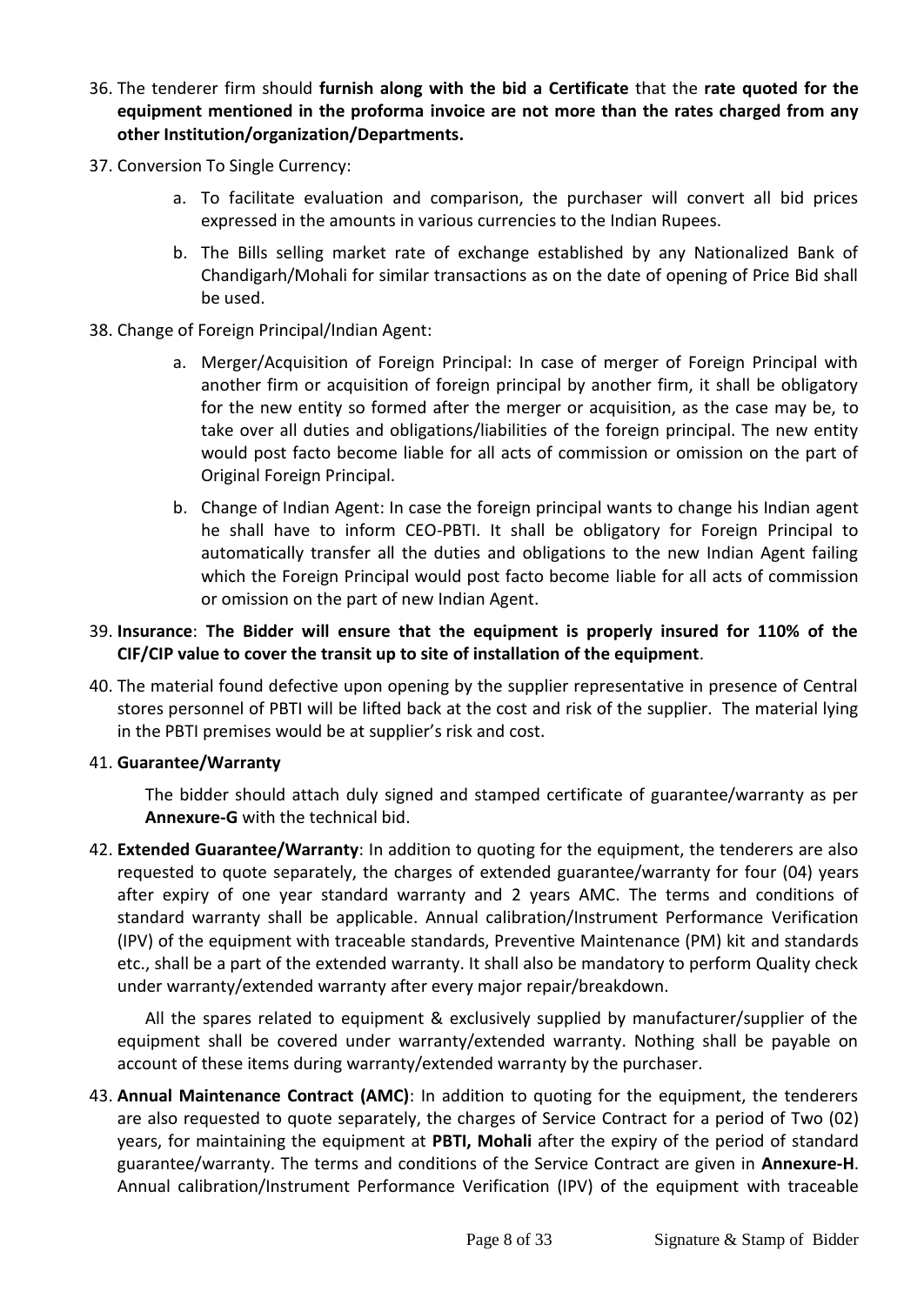standards, Preventive Maintenance (PM) kit and standards etc., shall be a part of AMC. The bidder shall attach a list of components included in PM kit alongwith Technical bid.

- 44. It shall also be mandatory to perform Quality check under warranty and AMC after every major repair/breakdown.
- 45. It may be noted that both the extended warranty and AMC charges shall be considered alongwith the cost of equipment for the financial evaluation of the tender.

# **NOTE: AMC for first 2 years and CMC for next 4 years after standard warranty of 1 year shall be considered alongwith the cost of equipment for the financial evaluation of the tender.**

46. **Site Preparation**: The supplier shall inform PBTI about the site preparation, if any, needed for installation, immediately after receipt of the supply order. Supplier must provide complete details regarding space and all infrastructural requirements needed for the equipment, which PBTI should arrange before the arrival of equipment to ensure its early installation and smooth operation thereafter. The supplier may offer his advice and render assistance to PBTI in the preparation of the site and other pre installation requirements (**Annexure – K**). Also, the tenderer is bound to supply all the operating and service manuals, circuit diagrams alongwith the equipment. **Wherever, available video of the functioning of the system should be provided.** 

# 47. **Mode of Dispatch, Delivery, Installation, Commissioning and Acceptance of the equipment:**

- a. The equipment with all its accessories should be dispatched by air to Delhi (India).
- b. Best trade packing suitable for safe Rail/Road/Air transit shall be used subject to packing and marking being acceptable to the Inspecting Authority.
- c. The Bidder is required to undertake to deliver, install the equipment at PBTI within 120 days of the opening of Letter of Credit (LC). This stipulated period should be strictly adhered to for implementation
- d. The total scope of work includes the supply, installation, satisfactory commissioning and testing of the equipment by the supplier, training at PBTI, method development and validation for parameters as mentioned in specifications at Annexure A. The duration for complete activity should not be more than 180 days from the date of opening of LC.
- e. The acceptance of the equipment by PBTI shall be based on:
	- i. Successful Demonstration of the system.
	- ii. Satisfactory working of the equipment for 60 days after successful installation, commissioning of the system as tested by CEO-PBTI or his representative.
	- iii. Training of PBTI personnel at PBTI.
	- iv. Method development and validation as applicable as per **Annexure A** on the installed system by successful bidder.

# *Note: PBTI reserves the right to place order on FOR/CIF/FOB basis. However, for evaluation of financial bids CIF/CIP charges shall be considered.*

- 48. **Penalty for delay in supplies / Installation:** In the event of delay in supply, installation, testing and commissioning of the equipment to the satisfaction of the PBTI beyond the stipulated date:
	- a. The Bidder will inform PBTI well in advance in writing the reasons for delay in supply and/or installation of the equipment.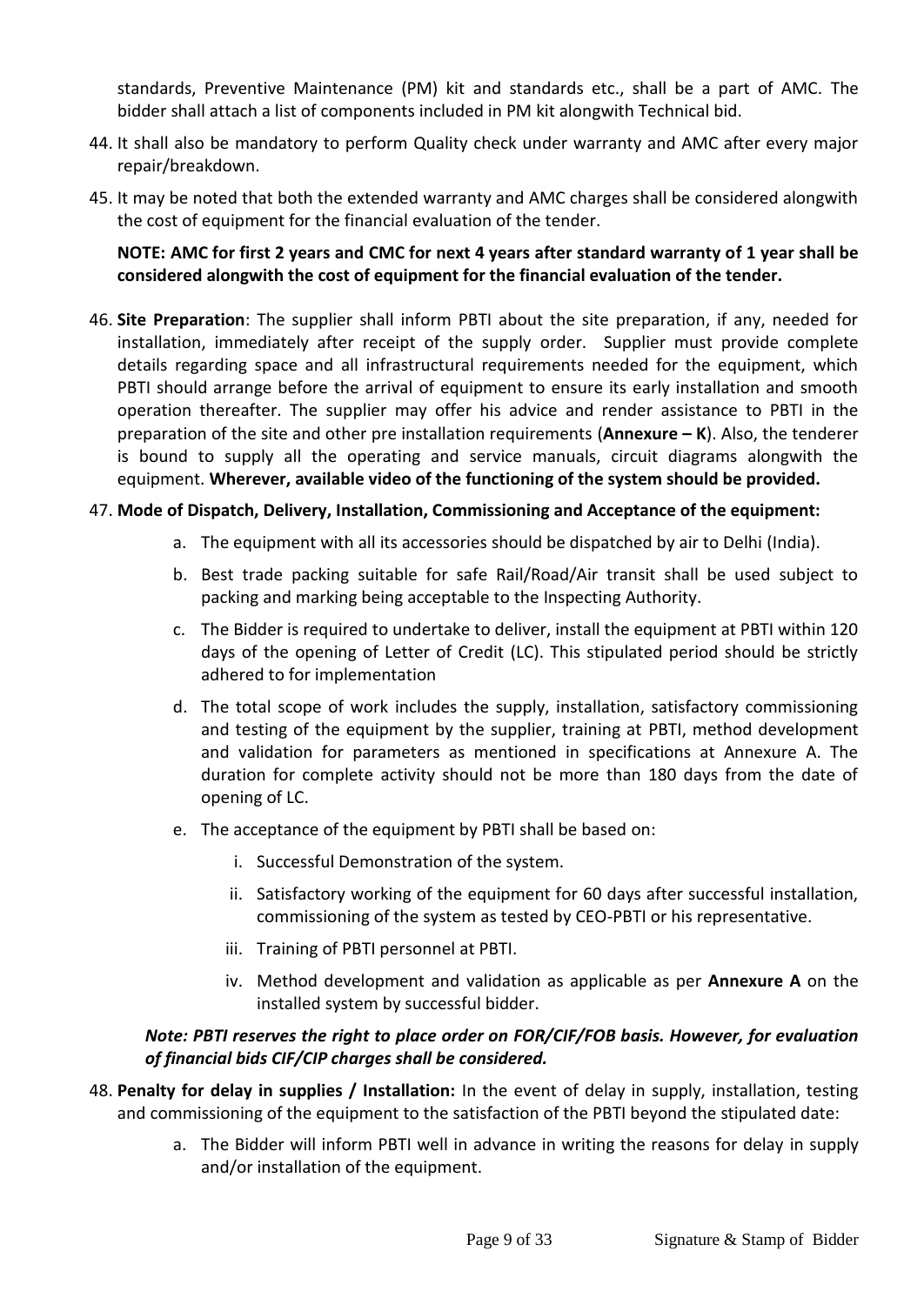b. PBTI shall have the right to recover liquidated damages at the rate of 2% of the CIF/FOB Value of the equipment per month or part thereof, by which the supplies or their satisfactory installation and commissioning is delayed subject to a maximum of 10%. Once the maximum is reached, PBTI may consider termination of the purchase order.

# *Note: The right to accept the reason(s) for delay and consider reduction or waive off the penalty for the same shall be at the sole discretion of CEO-PBTI.*

49. **Voltage Stabilizers, Isolation Transformers, UPS Systems and Protection against damages:** Technical specification of Voltage Stabilizers, Isolation Transformers, and UPS Systems etc. as may be required, should be provided along with the technical bid.

The equipment must be capable of withstanding power failure and should not be prone to damage due to power failures and trip outs. The normal voltage and frequency conditions available at the site are as follows:

| Normal Voltage | $400V \pm 10\%$ 3 phase 4 wire system |
|----------------|---------------------------------------|
|                | $220V \pm 10\%$ single phase          |
| Frequency      | 50 $±5%$ Hz                           |

# 50. **Payment terms:**

Prices are firm admitted no escalation except statutory variations during the original period of delivery.

# **a. On Shipment:**

90% of the CIF/FOB value, excluding Indian Agency Commission shall be paid through irrevocable Letter of Credit (LC)/ Wire Transfer/ foreign draft/ draft at sight as applicable. In case of payment through Letter of Credit, all the Bank charges within India will be borne by PBTI and all bank charges outside India will be borne by the supplier.

# **b. On Final Acceptance:**

Remaining 10% of the CIF/FOB value and actual freight and insurance upto PBTI, Mohali (in case of FOR), shall be released through Wire Transfer/foreign draft at sight, as applicable on submission of the following:

- Receipts of actual freight and insurance (limited to the estimated amount as mentioned in the Supply Order).
- Acceptance certificate issued by CEO PBTI or his representative in the Performa given in **Annexure I**, inter-alia mentioning therein the date of completion of 60 days satisfactory and faultless functioning of the equipment and subject to other provisions of the agreement.
- Performance Bank Guarantee for an amount equivalent to 10% of the **CIF/FOB value of the equipment.**

# 51. **Payment of Indian Agency Commission:**

The PBTI shall release the Indian Agency Commission after 60 days of satisfactory and faultless functioning of the equipment supported by certificate from PBTI as per **Annexure I** and meeting any other requirements for payment of the Agency Commission except warranty obligations. The rate of exchange applicable for converting agency commission into equivalent Indian Rupees shall be the **T.T. selling rate** prevalent on the date of releasing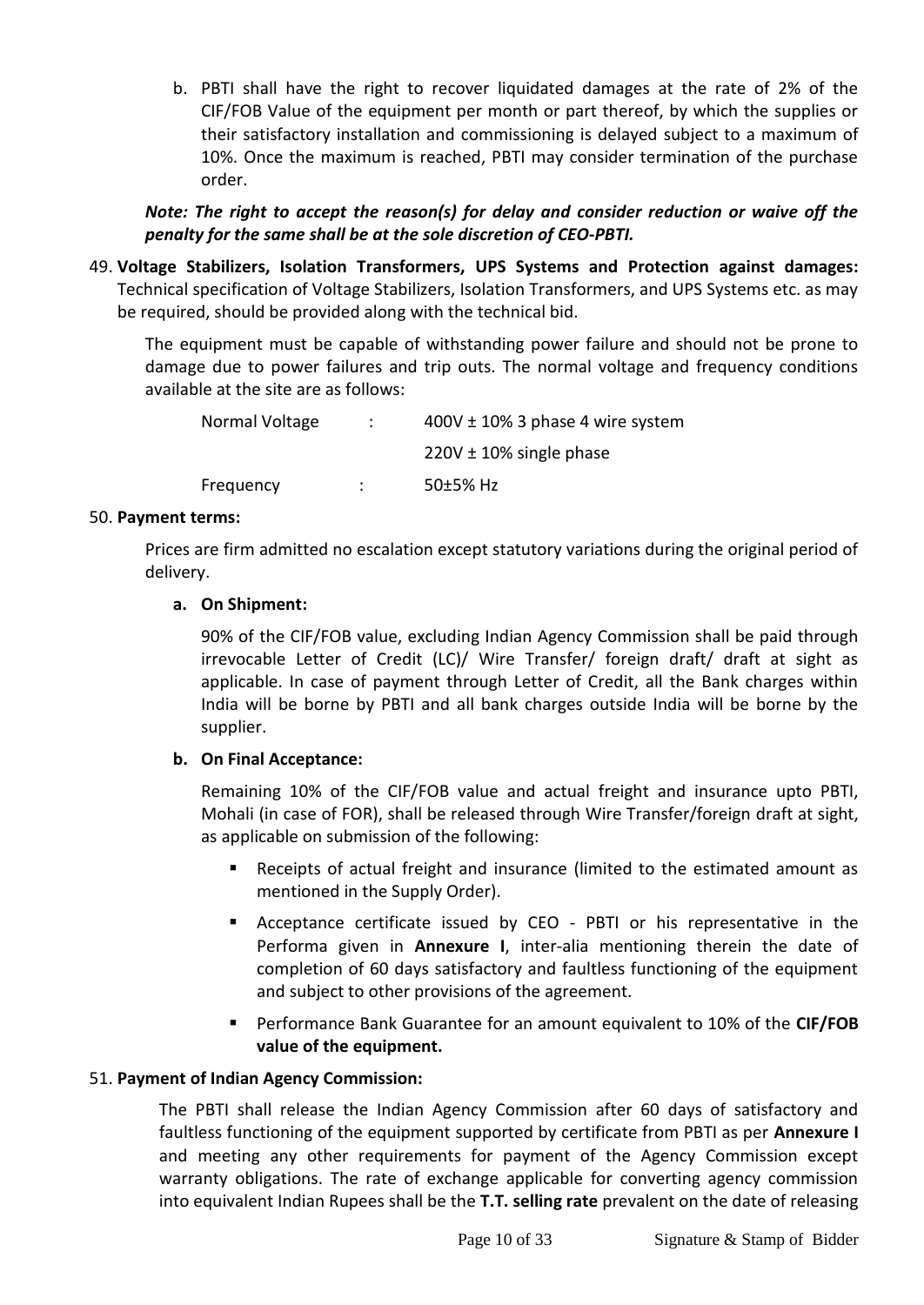the documents by the Bankers. The Indian Agency Commission, if any, will be paid in Indian Currency (INR).

# 52. **Training of Personnel:**

- 52.1. **The supplier will be r**equired to **give an undertaking** to provide at its cost (including to and fro passage, boarding & lodging) technical training to personnel involved in the use of the equipment at site i.e. PBTI immediately after its installation. For this purpose the supplier's experts shall be required to operate and train the PBTI personnel at PBTI.
- 53. All the system upgrades/updates should be free of cost for seven (07) years.

# 54. **Arbitration**

- 54.1. If at any time, any question, dispute or difference whatever shall arise between two parties upon or in relation to or in connection with this agreement, either of the parties may give to the other notice in writing of the existence of such a question, dispute or difference and the same shall be referred to two arbitrators one to be nominated by the first party and the other to be nominated by the  $2^{nd}/3^{rd}$  party. Such notice of the existence of any question, dispute or difference in connection with this Agreement shall be served by either party within one year of the occurrence of such dispute failing which all rights and claims under this Agreement shall be deemed to have been forfeited and absolutely barred. Before proceeding with the reference, the Arbitrators shall appoint / nominate an umpire. In the event of the Arbitrators not agreeing in their award, the Umpire appointed by them shall enter upon the reference and his award shall be binding on the parties. The venue of the arbitration shall be at **Chandigarh/Mohali (India).** The Arbitrators/Umpire shall give a reasoned award.
- 54.2. The provision of the Arbitration and Conciliation Act, 1996 or as at the relevant time and of rules framed there under and any statutory modifications thereof shall be deemed to apply and be incorporated in this agreement.
- 54.3. Upon every or any such reference, the cost of any incidentals to the reference and award(s) respectively shall be at the reasonable discretion of the Arbitrators or in the event of their not agreeing, of the Umpire appointed by them who may determine the amount thereof or direct the same to be fixed as between solicitors and client or as between parties and shall direct by whom and in what manner the same shall be borne and paid.
- 54.4. Panel of arbitrators will be provided by PBTI out of which the bidder will have to select one.
- 54.5. The bidder shall have no objection if the officer who has dealt with the case at any stage is nominated as an arbitrator. Further, that one of the arbitrator's shall be Accounts Expert.
- 54.6. In case of vacancy being caused due to resignation, death or incapacity of the arbitrator(s) to function as such, the same shall be provided in the aforesaid manner and the new arbitrator(s) shall proceed from the stage at which vacancy is caused.

#### 55. **Jurisdiction:**

The Courts of **Mohali** alone will have the jurisdiction to try any matter, dispute or difference between the parties arising out of this agreement/contract. It is specifically agreed that no Court outside and other than **Mohali** court shall have jurisdiction in the matter.

# 56. **Force Majeure:**

Any failure of omission or commission to carry out the provision of this contract by the supplier shall not give rise to any claim by one party, one against the other, if such failure of omission or commission arises from an act of God; which shall include all acts of natural calamities such as fire, flood, earthquake, hurricane, or nay pestilence or from civil strikes,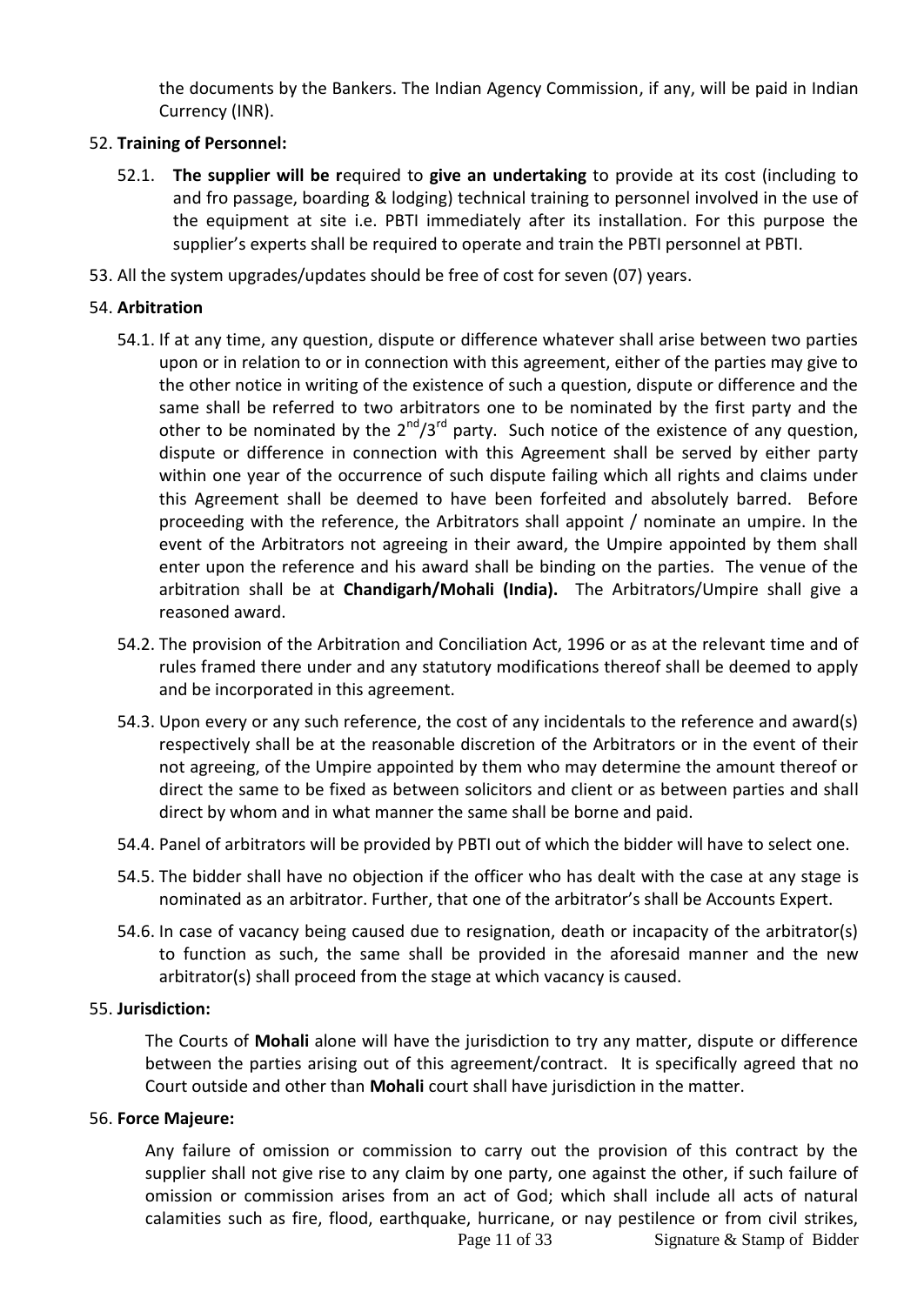compliance with any statute and/or regulations of the Government, lockouts and strikes, riots, embargoes or from any political or other reason beyond the supplier's control including war (whether declared or not) civil war or stage of insurrection, provided that notice of the occurrence of any event by either party to the other shall be given within two weeks from the date of occurrence of such an event which could be attributed to Force Majeure conditions.

## 57. **Risk & Cost**

In the event of failure to carry out the contractual obligations, within the stipulated period or extended period and determination of the contract for any reason, violation of warranties etc. the PBTI shall have the right to carry out the unfinished obligation at the exclusive cost and risk of the bidder/firm, after due notice and the difference so accrued shall be recoverable from the bidder/firm.

#### **Authorized Signatory**

**For Punjab Biotechnology Incubator**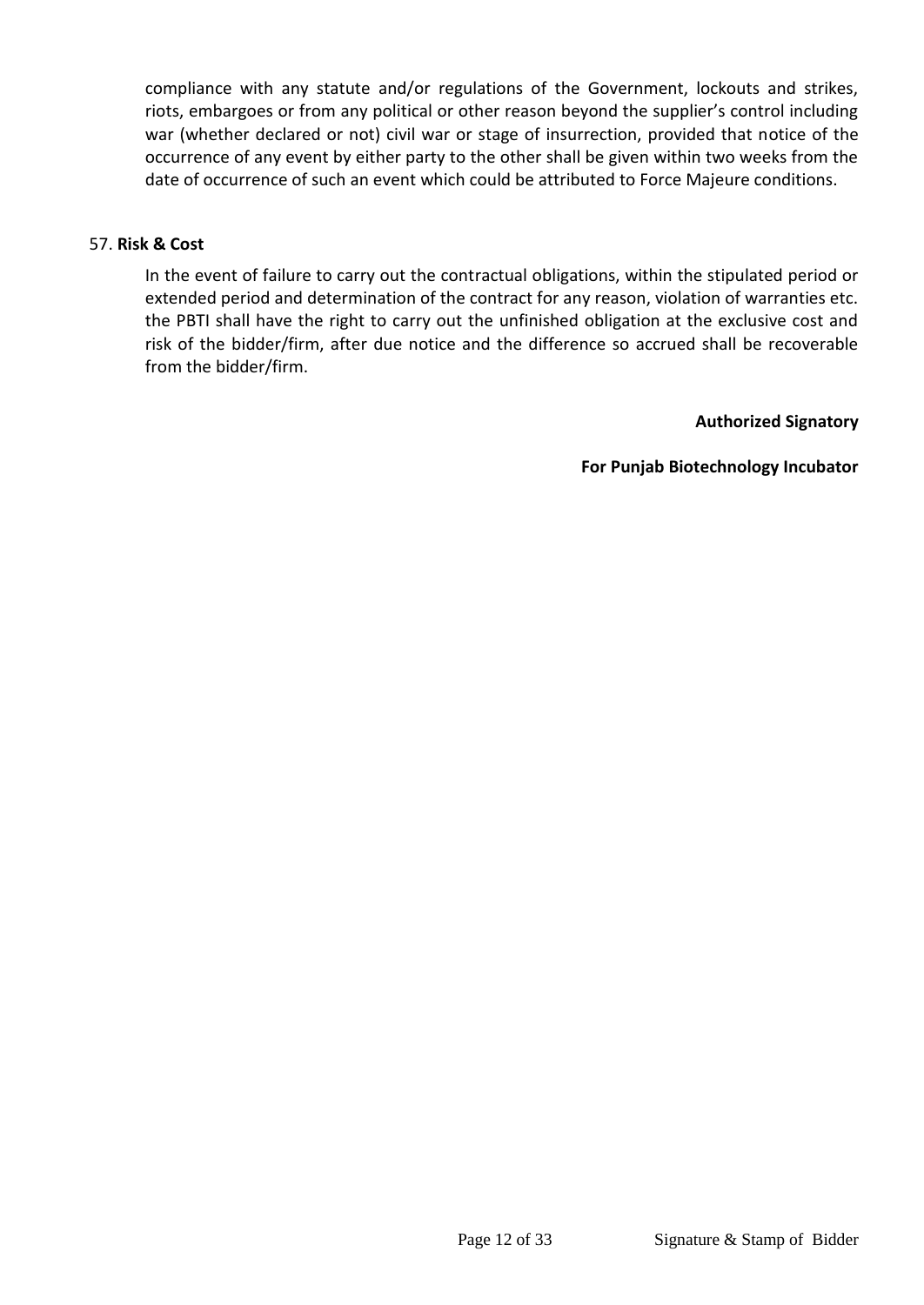# **Name of Instrument: HPLC**

|              | <b>Application</b>                                                                                                                                    |
|--------------|-------------------------------------------------------------------------------------------------------------------------------------------------------|
|              | Sugar profiling, and other Food applications like Mycotoxins, vitamins etc., as per                                                                   |
|              | <b>FSSAI</b> requirements.                                                                                                                            |
| Sr.          | <b>HPLC</b>                                                                                                                                           |
| No.          |                                                                                                                                                       |
| 1            | High Pressure Liquid Chromatography equipped with quaternary gradient solvent                                                                         |
|              | delivery system with capability of operating two detectors. The system should be<br>quoted with all accessories required to make it fully operational |
| $\mathbf{2}$ | <b>SPECIFICATIONS</b>                                                                                                                                 |
|              |                                                                                                                                                       |
| i)           | <b>PUMP</b>                                                                                                                                           |
|              | Quaternary gradient with online degasser.                                                                                                             |
|              | <b>Operating Pressure</b><br>7500 psi or better<br>$\bullet$                                                                                          |
|              | Flow rate range: Programmable flow rate range 0.01-10ml/min in 0.01                                                                                   |
|              | ml/min increments                                                                                                                                     |
|              | $±1.0$ % RSD<br>Flow accuracy                                                                                                                         |
|              | <b>Flow Precision</b><br>$± 0.1 %$ RSD                                                                                                                |
|              | Degasser: Inline degasser for all 4 channels<br>$\bullet$                                                                                             |
|              | Gradient mixer: Quaternary mixing & gradient capability using high speed<br>$\bullet$                                                                 |
|              | proportionate valve                                                                                                                                   |
|              | Solvent setting Range: 4 solvents setting range: 0-100% with 0.1% step                                                                                |
|              | Diagnostic Feature for Error detection and display, leak detection & safe<br>leak handling                                                            |
|              |                                                                                                                                                       |
| ii)          | <b>AUTOSAMPLER</b>                                                                                                                                    |
|              | Injection Volume accuracy: ±1%<br>$\bullet$                                                                                                           |
|              | Injection volume range-0.1 to 100µl or better                                                                                                         |
|              | Injection Precision-<0.5% RSD or better                                                                                                               |
|              | Carryover/ Cross contamination <0.005% or better/<0.1% with & without                                                                                 |
|              | automated needle wash                                                                                                                                 |
|              | Auto sampler capacity : $\geq 80 \times 1.5/2$ ml vials or better                                                                                     |
| iii)         | Temp. 4 - 40°C programmable in 1°C increments<br><b>COLUMN COMPARTMENT</b>                                                                            |
|              | Temp. Range- Thermo stated column compartment with a temp. range                                                                                      |
|              | ambient -10°C to 80°C                                                                                                                                 |
|              | Temp. Stability- ±0.1°C                                                                                                                               |
|              | Column Capacity: >2 columns of upto 30cm length                                                                                                       |
|              | Automatic Column switching option should be there.                                                                                                    |
|              |                                                                                                                                                       |
| iv)          | DETECTORS (FROM ORIGINAL EQUIPMENT MANUFACTURER, OEM)<br><b>ELSD/CAD</b> for Sugar profiling                                                          |
|              | Detector- Photomultiplier tube/Charged Aerosol Detector (CAD)                                                                                         |
|              | Temp. Range - Evaporator/Drift: Off, upto 50°C (1°C increment)                                                                                        |
|              | Pressure operating range: 70 - 80 psi or better                                                                                                       |
|              | Flow rate: $0.3 - 2$ ml/min or better                                                                                                                 |
|              | Safety Features- Gas Shut off valve, vapor/leak detection<br>$\bullet$                                                                                |
|              |                                                                                                                                                       |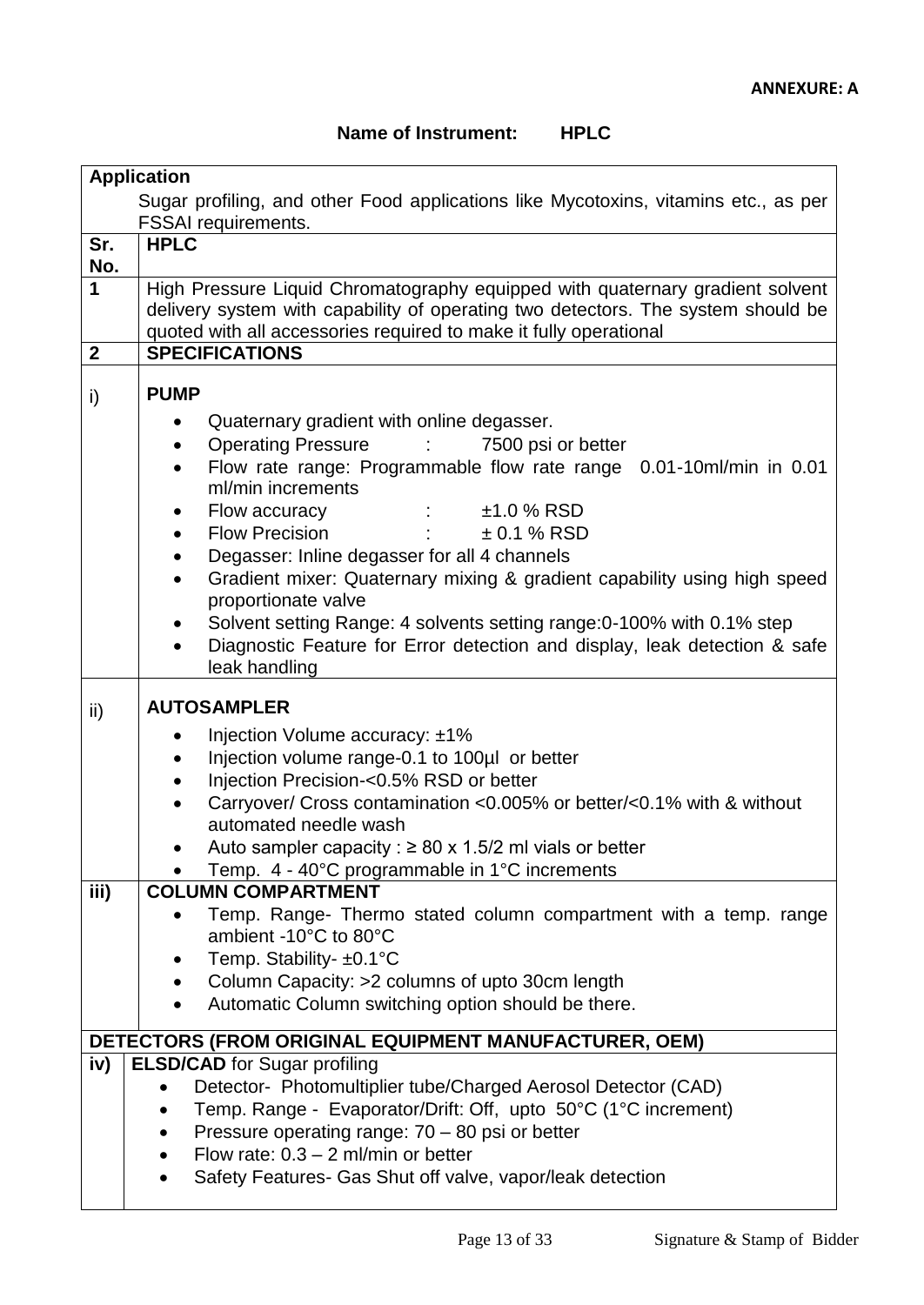| V)                      | <b>Fluorescence Detector (FLD)</b>                                                    |  |  |
|-------------------------|---------------------------------------------------------------------------------------|--|--|
|                         | Wavelength range<br>: 200-800nm(Excitation)                                           |  |  |
|                         | $265 - 800$ nm(Emission)                                                              |  |  |
|                         | Wavelength accuracy<br>$: \pm 3$ nm                                                   |  |  |
|                         | : 20nm<br><b>Bandwidth</b>                                                            |  |  |
|                         | Sensitivity<br>: S/N Raman peak of water $\geq 1000$                                  |  |  |
| $\mathbf{3}$            | <b>GAS SUPPLIES</b>                                                                   |  |  |
|                         | For ELSD/CAD                                                                          |  |  |
|                         | Complete Gas purification Panel with fittings & installation of required gases        |  |  |
|                         | Required high purity Gas cylinders (2 no.)                                            |  |  |
| $\overline{\mathbf{4}}$ | <b>SOFTWARE AND HARDWARE</b>                                                          |  |  |
|                         | Complete system and software configuration must be 21 CFR Part 11                     |  |  |
|                         | compliant. Software: Database version software with multitasking and                  |  |  |
|                         | capable of performing the following functions: Control the system, acquire,           |  |  |
|                         | store, process and reproduce the data. It must be able to control all the             |  |  |
|                         | devices from same software. Quantification software for batch process must            |  |  |
|                         | confirm the analytes as per regulatory requirements in food and                       |  |  |
|                         | environmental sample analysis as per the applications specified. IQOQ of              |  |  |
|                         | the system as well as software must be provided. Software updates upto five           |  |  |
|                         | years.                                                                                |  |  |
| $5\phantom{1}$          | <b>COMMUNICATION HARDWARE</b>                                                         |  |  |
|                         | Core i7-7700 Processor (7th Gen), 8GB DDR4 RAM, 2TB HDD, Win 10                       |  |  |
|                         | Professional, DVD RW, 24" LED Monitor, with 3 years onsite warranty and               |  |  |
|                         | Antivirus for 3 year.                                                                 |  |  |
|                         | Printer - B/W - duplex - laser - Legal, A4 - 1200 dpi x 1200 dpi - up to 21           |  |  |
|                         | ppm - capacity with Network Card                                                      |  |  |
| 6<br>$\overline{7}$     | On site IQ, OQ of instrument along with document.<br><b>ACCESSORIES</b>               |  |  |
|                         |                                                                                       |  |  |
|                         | Fittings, ferules and Tubing's                                                        |  |  |
|                         | Solvent bottles (03 no. 1000ml capacity)                                              |  |  |
|                         | Solvent filters (Glass & SS both, 04 no. each)                                        |  |  |
|                         | Carbohydrate Column (02 no.)                                                          |  |  |
|                         | Hi Plex or equivalent for sugar analysis (02 no.)                                     |  |  |
|                         | C <sub>18</sub> Column or any other equivalent column for mentioned applications with |  |  |
|                         | suitable Guard columns                                                                |  |  |
|                         | • $250 \times 4.6 \times 5 \mu m$ = C18 (01 no.)                                      |  |  |
|                         | $250 \times 3x$ 5µm = C18 (01 no.)                                                    |  |  |
|                         | $150 \times 3x$ 5µm = C18 (01 no.)                                                    |  |  |
|                         | 100 x 3x 5µm<br>$= C18 (01 no.)$                                                      |  |  |
|                         | Specific column for sugar application (01 no.)                                        |  |  |
| 8                       | Method development and validation for sugar profiling in Honey and other              |  |  |
|                         | sweetening agents in any food commodity as mutually agreed.                           |  |  |
| 9                       | <b>OPTIONAL ITEM:</b>                                                                 |  |  |
|                         | Kobra cell                                                                            |  |  |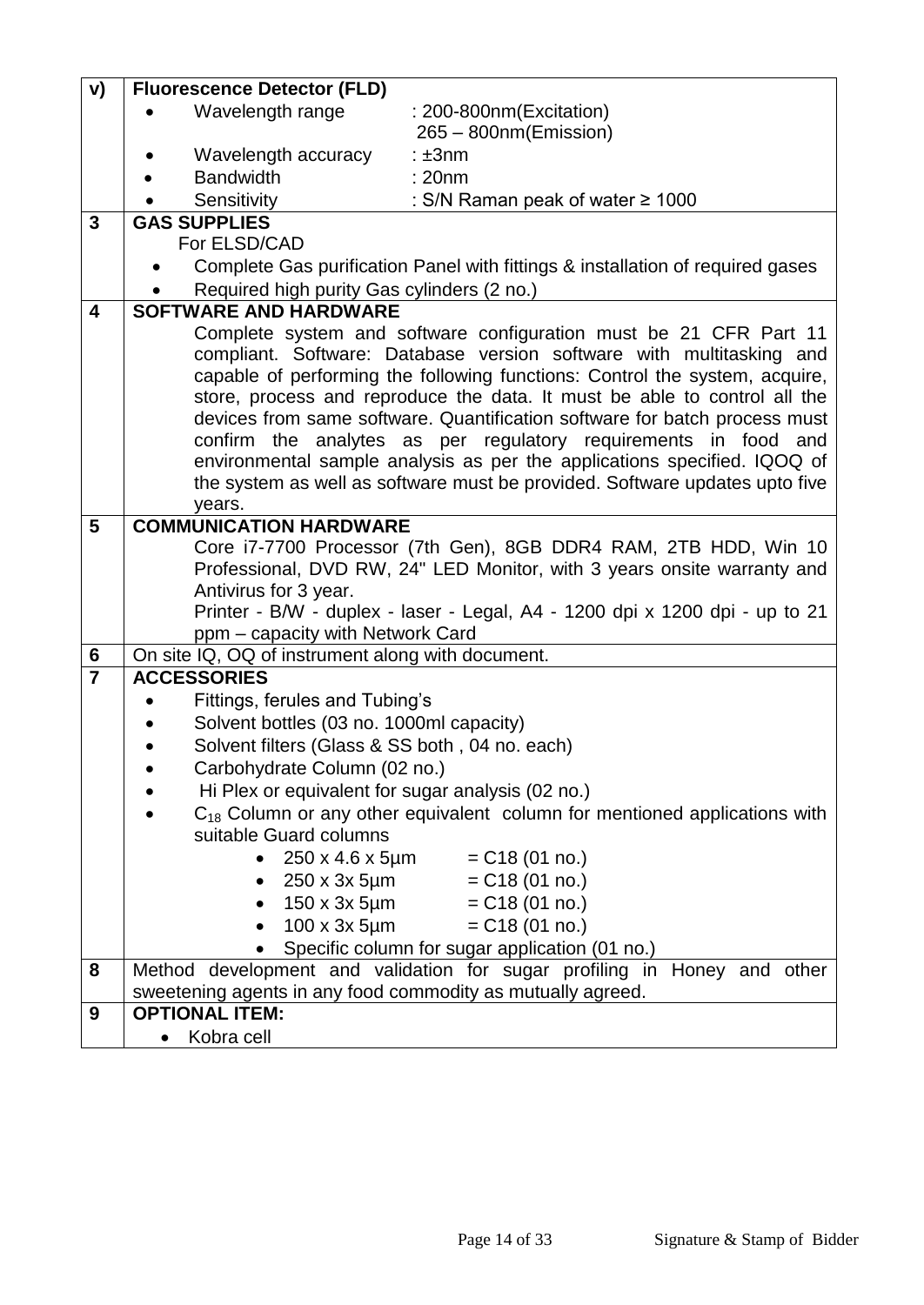#### **FORMAT FOR MANUFACTURER'S AUTHORISATION FORM**

| To,       |                                                                                                                                     |  |
|-----------|-------------------------------------------------------------------------------------------------------------------------------------|--|
|           | <b>PUNJAB BIOTECHNOLOGY INCUBATOR</b>                                                                                               |  |
|           | (Deptt. of Science, Technology & Environment, Punjab)                                                                               |  |
|           | SCO 7-8 (Top Floor), Phase-V,                                                                                                       |  |
|           | S.A.S. Nagar (Mohali) - 160 059                                                                                                     |  |
| Dear Sir, |                                                                                                                                     |  |
|           | Sub.: Tender for                                                                                                                    |  |
|           | We,<br>who are established and reputed manufacturers of                                                                             |  |
|           | hereby authorize<br>having factories at 1999 and 1999 and 1999 and 1999 and 1999 and 1999 and 1999 and 1999 and 1999 and 1999 and 1 |  |
| M/s.      | [name & address of agents/distributors] to bid, negotiate and conclude the                                                          |  |
|           | order with you for the above goods manufactured by us.                                                                              |  |

We shall remain responsible for the tender/ Agreement negotiated by M/s \_\_\_\_\_\_\_\_\_\_\_\_\_\_\_\_\_\_\_\_\_\_\_\_\_\_\_\_\_\_\_\_\_, jointly and severely.

No company or firm or individual other than M/s \_\_\_\_\_\_\_\_\_\_ \_\_\_\_\_\_\_\_\_\_\_\_\_\_\_\_\_\_\_\_\_\_\_\_\_ are authorized to bid, negotiate and conclude the order in regard to this business against this specific tender as for all business in the entire territory of India.

An agency commission of \_\_\_\_\_\_\_ % included in the FOB price is payable to M/s \_\_\_\_\_\_\_\_\_\_\_\_\_\_\_\_\_\_\_\_\_\_\_\_\_\_\_\_\_\_\_\_\_\_\_\_\_\_\_\_\_\_\_\_\_ .

We hereby extend our full guarantee and warranty as per the terms and conditions of tender for the goods offered for supply against this invitation for bid by the above supplier.

> 1. \_\_\_\_\_\_\_\_\_\_\_\_\_\_\_\_\_\_\_\_\_\_\_\_\_\_\_\_\_\_\_\_\_\_\_\_\_\_\_\_\_\_ 2. \_\_\_\_\_\_\_\_\_\_\_\_\_\_\_\_\_\_\_\_\_\_\_\_\_\_\_\_\_\_\_\_\_\_\_\_\_\_\_\_\_\_

*\*specify in detail manufacturer's responsibilities+*

The services to be rendered by M/s. \_\_\_\_\_\_\_\_\_\_\_\_\_\_\_\_\_\_\_\_\_\_ \_\_\_\_\_\_\_\_\_\_\_\_\_ are as under :

i) \_\_\_\_\_\_\_\_\_\_\_\_\_\_\_\_\_\_\_\_\_\_\_\_\_\_\_\_\_\_\_\_\_\_\_\_\_\_\_\_\_

ii) \_\_\_\_\_\_\_\_\_\_\_\_\_\_\_\_\_\_\_\_\_\_\_\_\_\_\_\_\_\_\_\_\_\_\_\_\_\_\_\_\_

*[specify the services to be rendered by the agent/distributor]*

In case duties of the agent/distributor are changed or agent/ distributor is changed it shall be obligatory on us to automatically transfer all the duties and obligations to the new Indian Agent failing which we will ipso-facto become liable for all acts of commission or omission on the part of new Indian Agent/ distributor.

Yours faithfully,

[name]

for and on behalf of M/s. [*name of manufacturer*]

**Note:** This letter of authorization should be on the **letterhead of the manufacturing concern and**  should be **signed by a person competent and having the power of attorney to bind the manufacturer.**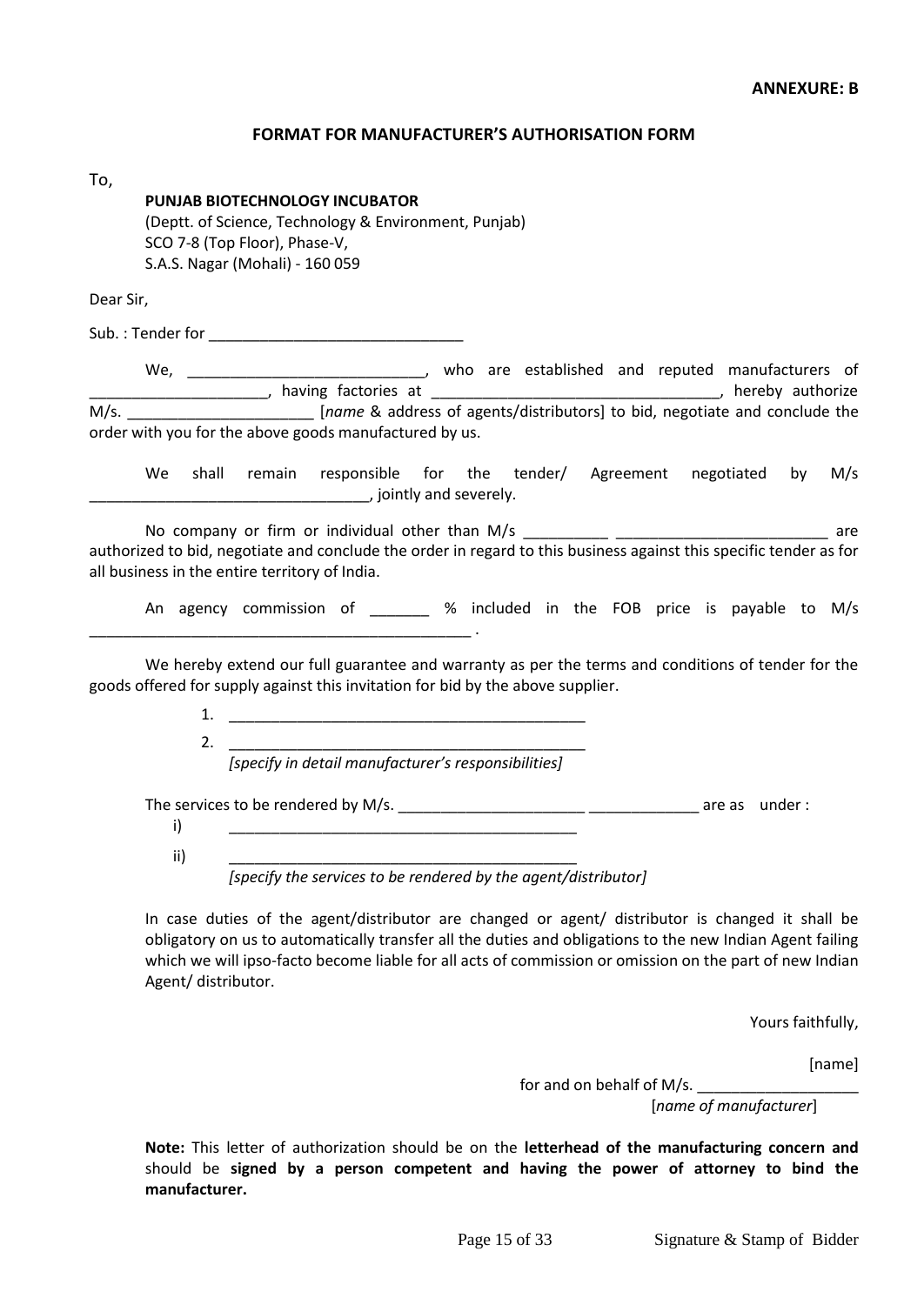#### **FORMAT FOR NON BLACKLISTING OF SUPPLIER**

I/ We Manufacturer/partner/Authorized Distributor/Agent (strike out which is not applicable) of (Supplier) and solemnly affirm  $\alpha$  do hereby declare and solemnly affirm that the individual/firm/company is not black-listed by the Union/State Government/Autonomous body. Any partner or shareholder thereof is not directly or indirectly connected with or has any subsisting inters in business of my/our firm.

#### DEPONENT

Address \_\_\_\_\_\_\_\_\_\_\_\_\_\_\_\_\_\_\_

\_\_\_\_\_\_\_\_\_\_\_\_\_\_\_\_\_\_\_\_\_

I/ We hereby solemnly declare and affirm that the above declaration is true and correct to the best of my knowledge and belief. No part of it is false and nothing has been concealed.

#### Dated: Depreciation of the contract of the contract of the contract of the DEPONENT

**(Note: To be furnished on non-judicial stamp paper duly attested by the Executive Magistrate/Notary Public/Oath Commissioner.)**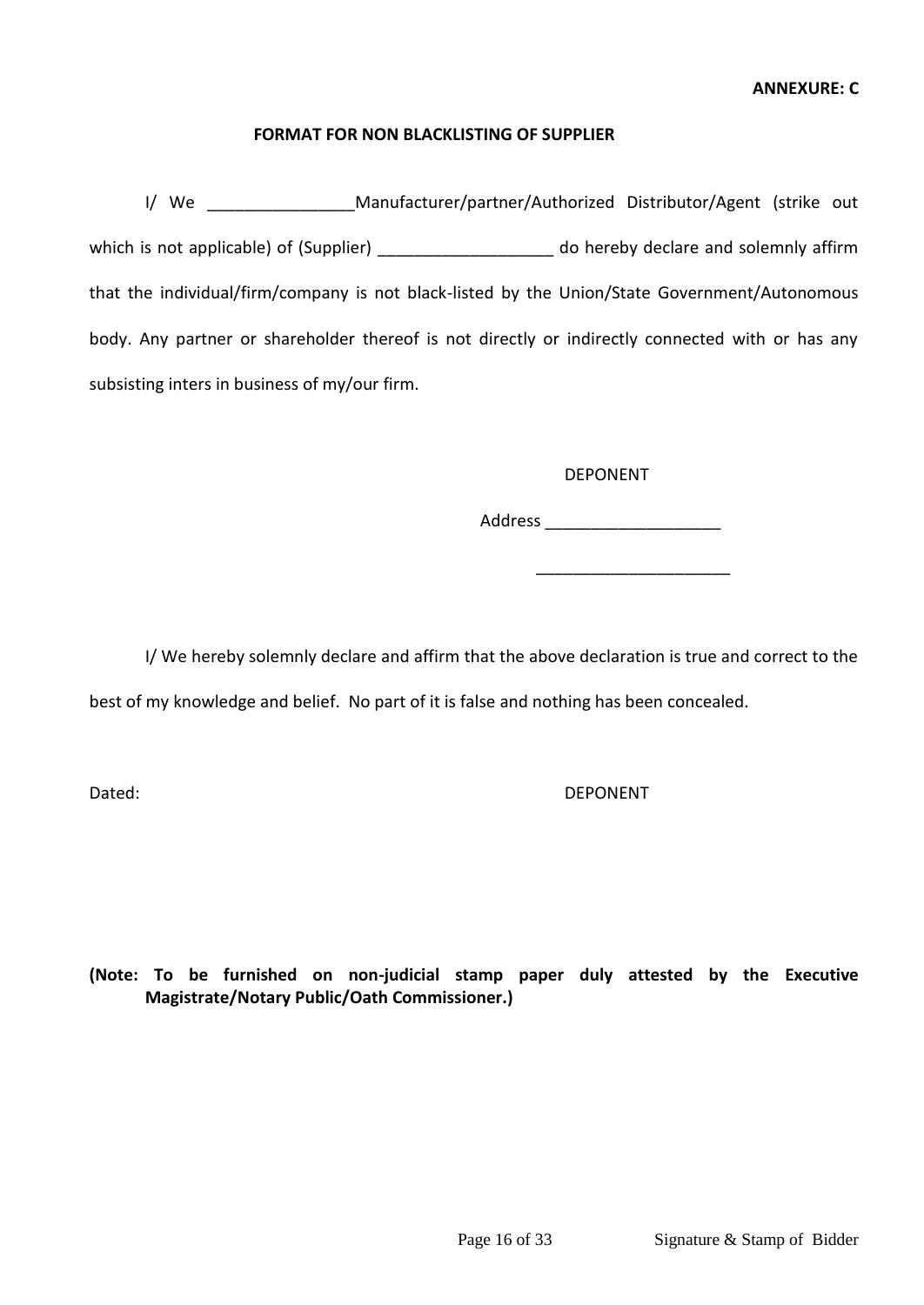| <b>Specifications as per indent</b><br>(point wise) | <b>Compliance of the</b><br>quoted model | <b>Compliance of</b><br>alternate model, if<br>any | <b>Remarks (Deviations)</b> |
|-----------------------------------------------------|------------------------------------------|----------------------------------------------------|-----------------------------|
|                                                     |                                          |                                                    |                             |
|                                                     |                                          |                                                    |                             |

#### **COMPLIANCE SHEET**

*Place:*

*Signature and seal of the Manufacturer/Bidder*

*Date:*

#### *NOTE:*

- *1. Compliance statement should be supported with the printed catalogue mentioning page number and clearly highlighting the required tender specifications in the catalogue.*
- *2. Where there is no deviation, the statement should be returned duly signed with an endorsement indicating "No Deviations"*

Furnishing of wrong statement may lead to debar from the future purchases of **PBTI,** Mohali.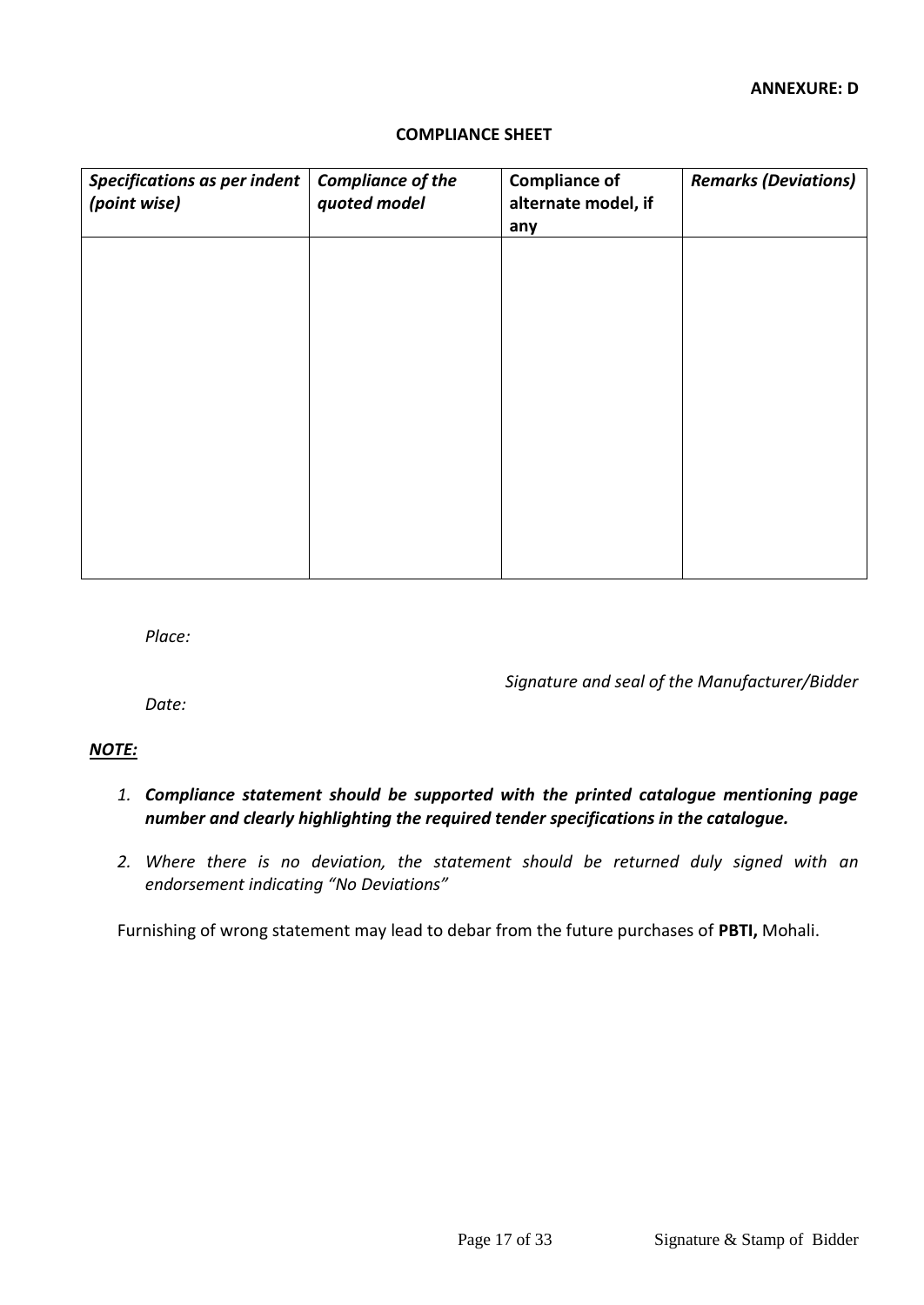#### **FORMAT FOR PERFORMANCE BOND / GUARANTEE**

#### **(Undertaking from the supplier on a Non Judicial Stamp Paper of Rs. 5/- duly attested by Notary)**

In consideration for the Chief Executive Officer (CEO), Punjab Biotechnology Incubator (PBTI), Mohali *(hereinafter called PBTI)* having agreed to release the 100% payment of net CIF value as per terms and conditions of a concluded Order No. <br>
and conditions of a concluded Order No. *dated (hereinafter called i 'the order')* for supply of \_\_\_\_\_\_\_\_\_\_\_\_\_\_\_\_\_\_\_\_\_\_\_\_\_\_\_\_\_\_\_\_\_\_ *(hereinafter called 'the equipment'*) to us Messrs **Example 3** *supplier')* on submission of a Performance Bond to the satisfaction of PBTI for the due performance of the said order.

| We, Messers |           | hereby submit the FDR/TDR                                                                         |
|-------------|-----------|---------------------------------------------------------------------------------------------------|
| No.         | issued by | (Name of Bank) for                                                                                |
| Rs.         |           | pledged in favour of CEO, PBTI as performance guarantee amount and                                |
|             |           | hereby irrevocably, unconditionally and absolutely undertake against any loss or damage caused or |
|             |           | suffered by PBTI by reason of any failure of the supplier to perform or omission or negligence to |
|             |           | perform any part of its obligations to the satisfaction of PBTI in terms of the order.            |

We, the supplier, do hereby authorize CEO, PBTI to forfeit this Performance Guarantee amount / undertake to pay the amount due and payable under this guarantee without any demur merely on a demand from the PBTI stating that the amount claimed is due by way of loss or damage caused to or would be caused to or suffered by the PBTI by reason of any breach by us of any of the terms and conditions contained in the said order or by reason of our failure or omission or negligence to perform the said order or any part thereof.

We, the Supplier, undertake to pay to PBTI any amount so demanded by PBTI, notwithstanding,

- **a)** any dispute or difference between PBTI and supplier or any other person or between the supplier or any person or any suit or proceeding pending before any court or tribunal or arbitrator relating thereto **or**
- **b)** the invalidity, irregularity or unenforceability of the order **or**
- **c)** any other circumstances which might otherwise constitute discharge of this guarantee, including any act of omission or commission on the part of PBTI to enforce the obligations by the supplier or any other person for any reason whatsoever.

 We, the Supplier, further agree that the performance Bond/ Guarantee herein contained shall be continued one and remain in full force and effect during the period that would be taken for the performance of the said order and that it shall continue to be enforceable till all the dues of the PBTI under or by virtue of the said order have been fully paid and its claims satisfied or discharged or till the office of the CEO, PBTI certifies that terms and conditions of the said order have been fully and promptly carried out by us and accordingly discharges this Performance Bond/ Guarantee.

We, the Supplier, further agree with PBTI, that PBTI shall have the fullest liberty without our consent and without affecting in any manner our obligations hereunder to vary any of the terms and conditions of the said order or to extend time of performance by the said supplier from time to time or to postpone for any time or from time to time and of the powers exercisable by the PBTI against the said supplier and forbear or enforce any of the terms and conditions relating to the order and we shall not be relieved from our liability by reason of any such variation or extension being granted to us or for any forbearance, act or omission on the part of PBTI or any indulgence by PBTI to us or by any such matter or thing whatsoever which under the law relating to sureties would, but for this provision, have effect of so relieving us.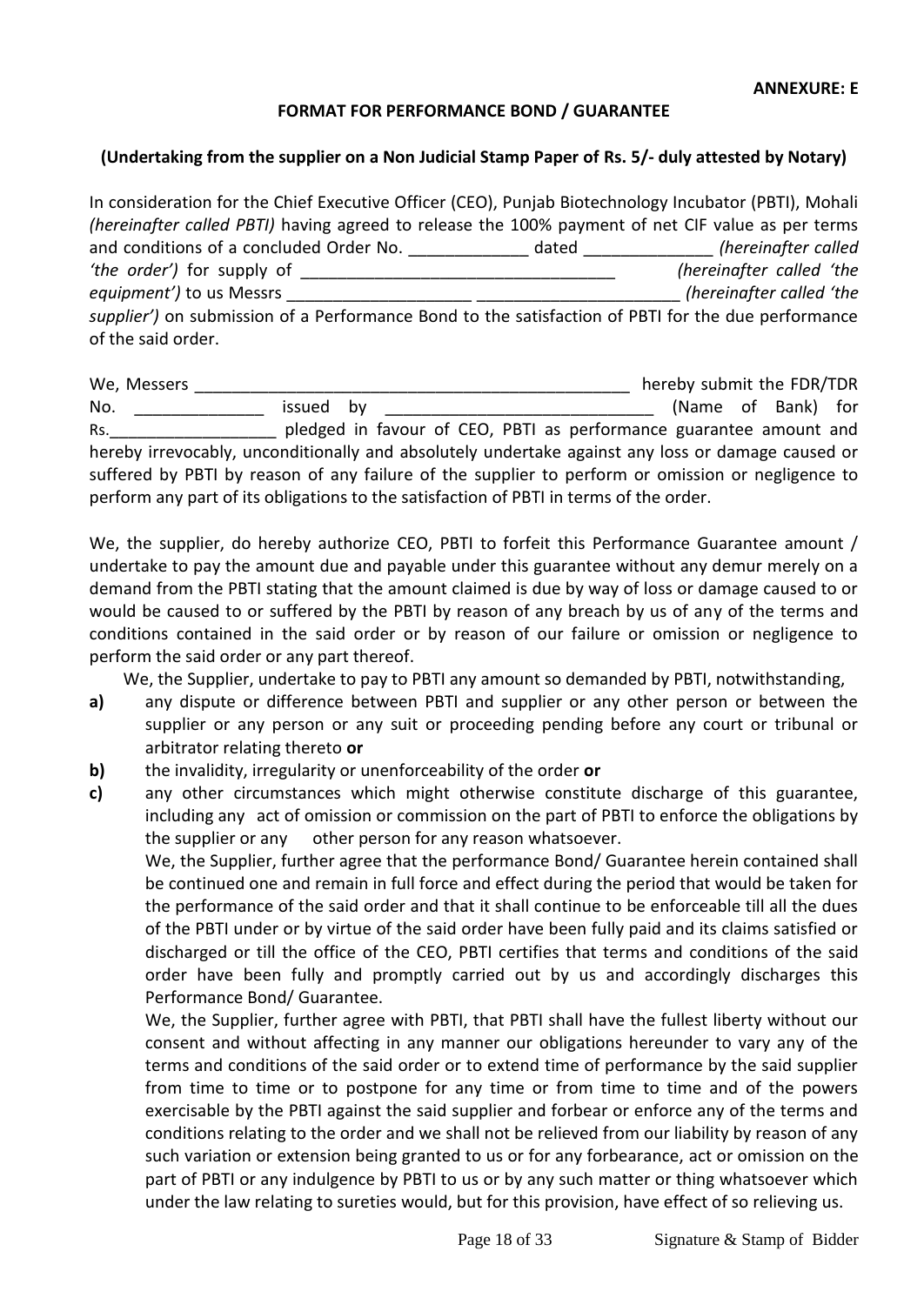This Performance Bond / Guarantee will not be discharged due to the change in the constitution of the supplier.

 We, the Supplier, undertake not to revoke this Performance Bond / Guarantee except with the prior consent of PBTI in writing.

 The disputes relating to this Bank Performance Bond / Guarantee shall be resolved as per the terms and conditions of the order.

Signature and seal of the supplier

Place Date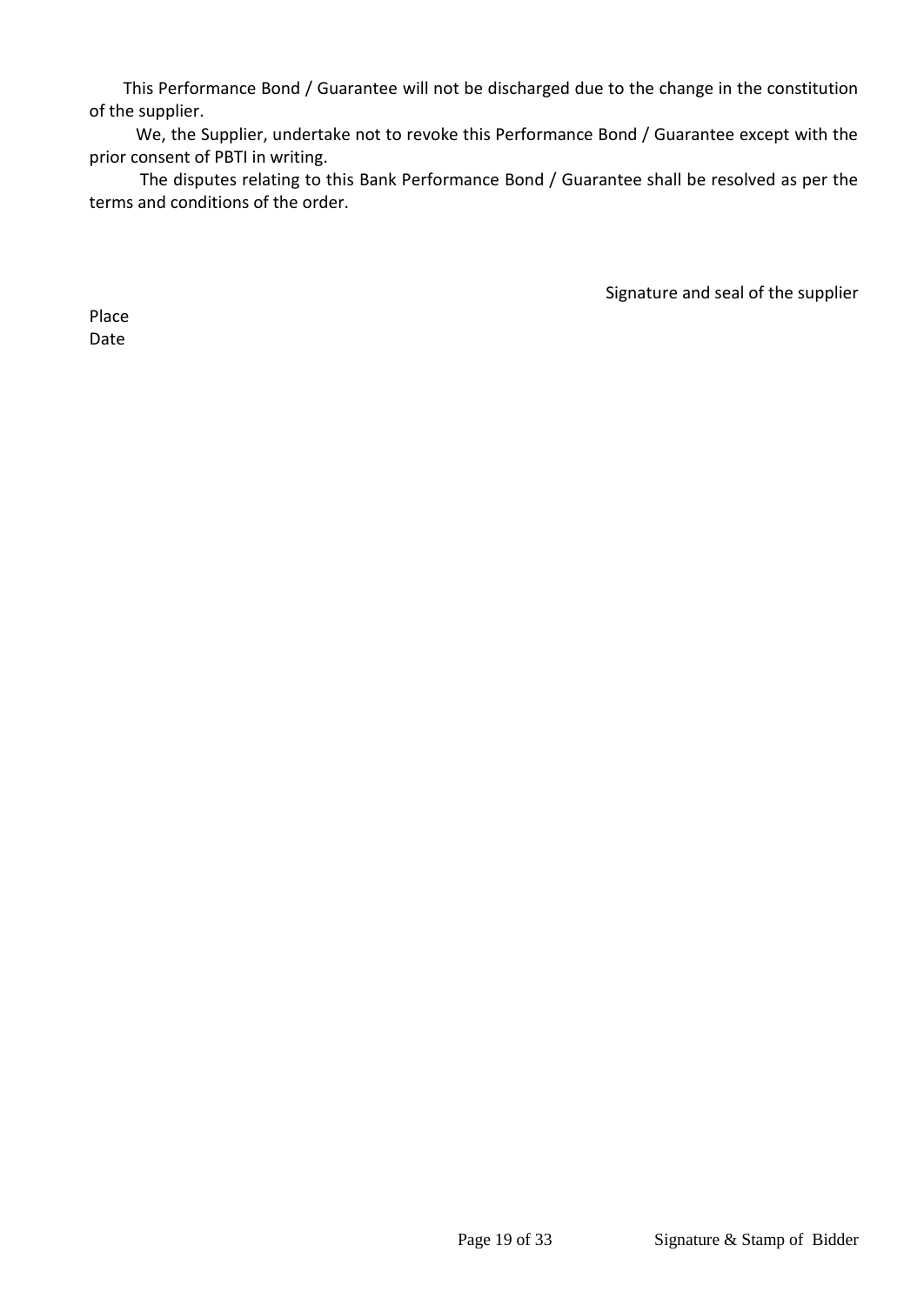#### **FORMAT FOR PERFORMANCE BOND (BANK GUARANTEE)**

| In consideration for the Chief Executive Officer (CEO), Punjab Biotechnology Incubator (PBTI),                                                                                                                                                                                  |          |                                                                                                                                |              |  |
|---------------------------------------------------------------------------------------------------------------------------------------------------------------------------------------------------------------------------------------------------------------------------------|----------|--------------------------------------------------------------------------------------------------------------------------------|--------------|--|
| Mohali (hereinafter called PBTI) having agreed to release the 100% payment of net CIF value as per                                                                                                                                                                              |          |                                                                                                                                |              |  |
| terms and conditions of a concluded Order No. The contract of dated                                                                                                                                                                                                             |          |                                                                                                                                | (hereinafter |  |
|                                                                                                                                                                                                                                                                                 |          | (hereinafter called 'the                                                                                                       |              |  |
| equipment') to Messrs                                                                                                                                                                                                                                                           |          | (hereinafter called 'the                                                                                                       |              |  |
| supplier') on submission of a Bank Guarantee to the satisfaction of PBTI for the due performance of                                                                                                                                                                             |          |                                                                                                                                |              |  |
| the said order.                                                                                                                                                                                                                                                                 |          |                                                                                                                                |              |  |
| We.                                                                                                                                                                                                                                                                             |          | (hereinafter called 'the                                                                                                       |              |  |
| $\mathbf{r}$ . The set of $\mathbf{r}$<br>$\mathbf{r}$ and $\mathbf{r}$ are all the contract of the contract of the contract of the contract of the contract of the contract of the contract of the contract of the contract of the contract of the contract of the contract of | $\cdots$ | $\mathbf{r}$ , and $\mathbf{r}$ , and $\mathbf{r}$ , and $\mathbf{r}$ , and $\mathbf{r}$ , and $\mathbf{r}$ , and $\mathbf{r}$ |              |  |

*Bank')* at the request of the supplier do, as a primary obliger and not merely as surety, hereby irrevocably, unconditionally and absolutely undertake against any loss or damage caused or suffered by PBTI by reason of any failure of the supplier to perform or omission or negligence to perform any part of its obligations to the satisfaction of PBTI in terms of the order.

 We, the Bank do hereby undertake to pay the amount due and payable under this guarantee without any demur merely on a demand from PBTI stating that the amount claimed is due by way of loss or damage caused to or would be caused to or suffered by PBTI by reason of any breach by the said supplier of any of the terms and conditions contained in a said order or any part thereof. Any such demand made on the Bank shall be conclusive as regards the amount due and payable by the bank under this guarantee, which shall not be considered as satisfied by any intermediate payment or satisfaction of any part of or obligation hereunder. However, our liability under this guarantee shall be restricted to an amount not exceeding

We, the Bank, undertake to pay to PBTI any amount so demanded by PBTI, notwithstanding,

- a) any dispute and difference between PBTI and supplier or any other person or between the supplier or any person or any suit or proceeding pending before any court or tribunal or arbitrator relating thereto or
- b) the invalidity, irregularity or unenforceability of the order or
- c) any other circumstances which might otherwise constitute discharge of this guarantee, including any act of omission or commission on the part of PBTI to enforce the obligations by the supplier or any other person for any reason whatsoever.

We, the Bank, further agree that the guarantee herein contained shall continue and remain in full force and effect during the period that would be taken for the performance of the said order and that it shall continue to be enforceable till all the dues of PBTI under or by virtue of the said order have been fully paid and its claims satisfied or discharged or till the office of the Chief Executive Officer, Punjab Biotechnology Incubator confirms that the terms and conditions of the said order have been fully and promptly carried out by the said supplier and accordingly discharge this guarantee.

We, the Bank, hereby agree and undertake that any claim which the bank may have against the supplier shall be subject to and subordinate to the prior payment and performance in full of all the obligations of the bank hereunder and the bank will not, without prior written consent of PBTI, exercise any legal rights or remedies of any kind in respect of any such payment or performance so long as the obligations of the bank hereunder remain owning and outstanding, regardless of the insolvency, liquidation or bankruptcy of the supplier or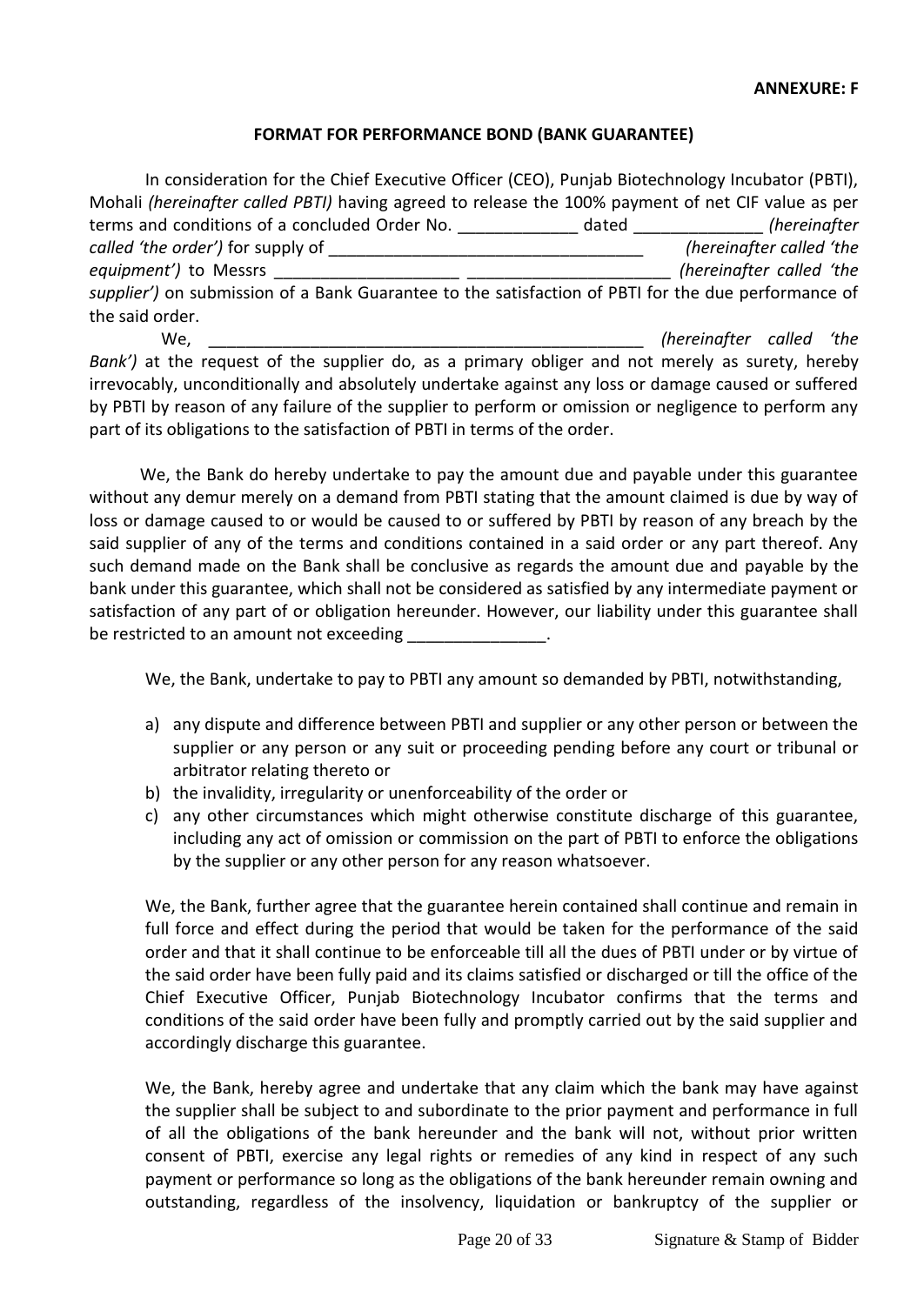otherwise. We, the Bank, will not counter claim or set off against its liabilities to PBTI hereunder any sum outstanding to the credit of PBTI with it.

We, the Bank, further agree with PBTI, that PBTI shall have the fullest liberty without our consent and without affecting in any manner our obligations hereunder to vary any of the terms and conditions of the said order or to extend time of performance by the said supplier from time to time or to postpone for any time or from time to time and of the powers exercisable by the PBTI against the said supplier and forbear or enforce any of the terms and conditions relating to the order and we shall not be relieved from our liability by reason of any such variation or extension being granted to the said supplier or for any forbearance, act or omission on the part of PBTI or any indulgence by PBTI to the said supplier or by any such matter or thing whatsoever which under the law relating to sureties would, but for this provision, have effect of so relieving us.

This guarantee will not be discharged due to the change in constitution of the Bank or the supplier.

We, the Bank, lastly undertake not to revoke this Guarantee during its currency except with the prior consent of PBTI in writing.

The disputes relating to this Bank Guarantee shall be resolved as per the terms and conditions of the order.

Signature and seal of the bank

Place

Date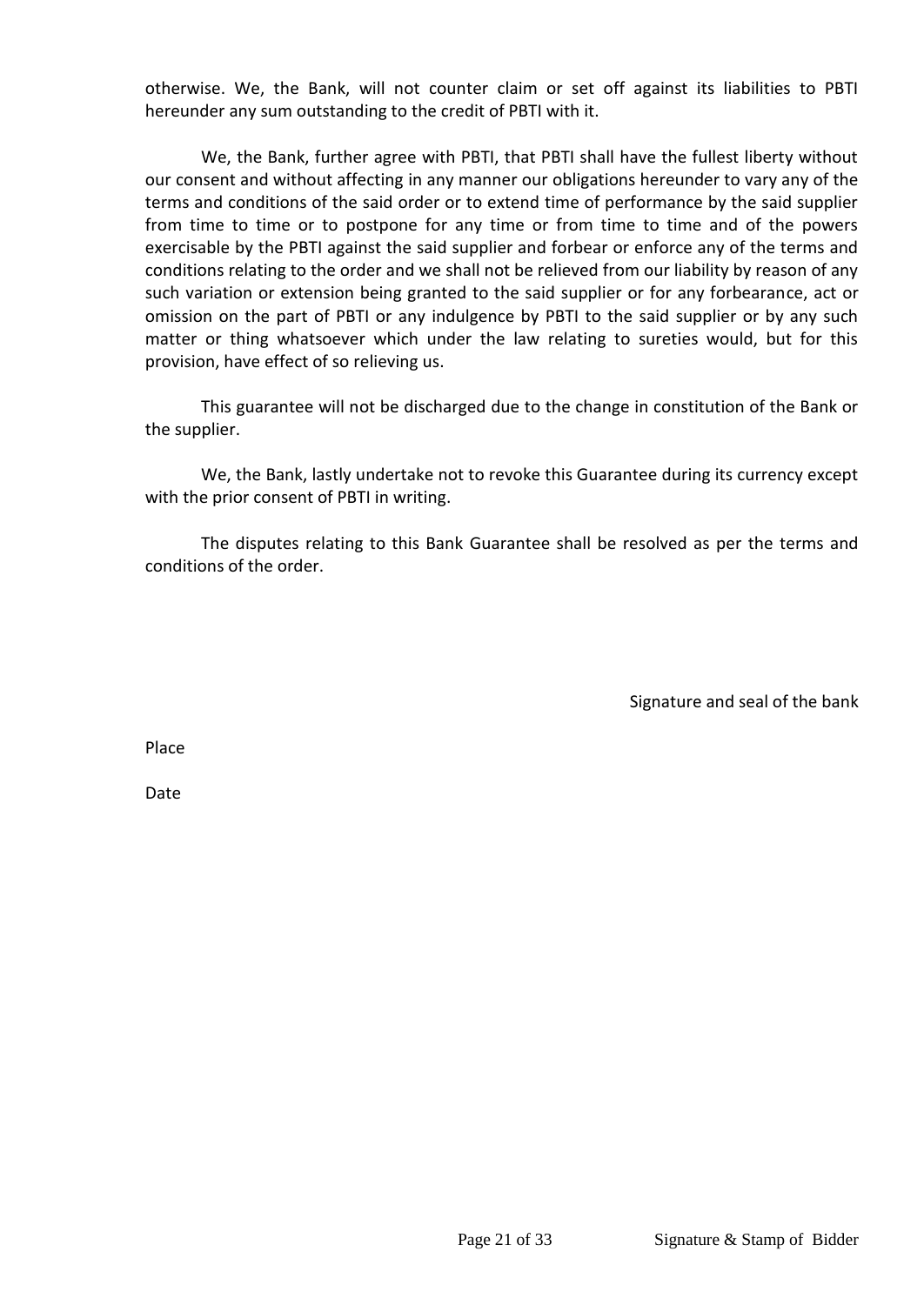## **CERTIFICATE OF GUARANTEE/WARRANTY**

- i. I/We certify that the guarantee/warranty shall be for a period of 12 months starting from the date of satisfactory installation, commissioning and handing over of the equipment and of the works conducted therewith covered under the Supply order in working order. During the guarantee/warranty period, I/we shall provide free "after sale service" and the replacement of any part(s) of the equipment or rectification of defects of work of the equipment will be free of cost. The replacement of the parts shall be arranged by us, at our own cost and responsibility. We undertake that the above guarantee/warranty shall begin only from the date of satisfactory and faultless functioning of the equipment for 60 days at PBTI premises. The benefit of change in dates of the guarantee/warranty period shall be in the interest of the use/your organization.
- ii. During the warranty period, we shall provide at least **3 preventive maintenance visits**.
- iii. Uptime Guarantee: During the guarantee/warranty period, we will be responsible to maintain the equipment in good working conditions for a period 328 days (i.e. 90**% uptime**) in a block of 365 days.
	- a. All the complaints will be attended by us within 2 working days of receipt of the complaint in our office.
	- b. In case there is delay of more than 2 days in attending to a complaint from our side then you can count the number of days in excess of the permissible response time in the downtime. The above said response time of 2 days for attending to a complaint by us will not be counted in the downtime.
	- c. **Penalty**: We shall pay a penalty equivalent to **0.5 % of the CIP/FOB** value of the equipment for every week or part thereof delay in rectifying the defect.

# *Note: The right to accept the reason (s) for delay and consider reduction or waive off the penalty for the same shall be at the sole discretion of CEO-PBTI*

- iv. We undertake that all the spares related to equipment & exclusively supplied by manufacturer/supplier of the equipment shall be covered under warranty/extended warranty. Nothing shall be payable on account of these items during warranty/extended warranty by PBTI.
- v. We certify that the equipment being/quoted is the latest model and that spares for the equipment will be available for a period of at least 10 years and we also guarantee that we will keep the organization informed of any update of the equipment over a period of 5 years.
- vi. We guarantee that in case we fail to carry out the maintenance within the stipulated period, PBTI reserves the right to get the maintenance work carried out at our risk, cost and responsibility. All the expenses including excess payment for repairs/maintenance shall be adjusted against the Performance Bank Guarantee. In case the expenses exceed the amount of Performance Bank Guarantee, the same shall be recoverable from us with/without interest in accordance with the circumstances.
- vii. We shall try to repair the equipment at PBTI premises itself. However, the equipment will be taken to our site on our own expenses in case it is not possible to repair the same at PBTI. We shall take the entire responsibility for the safe custody and transportation of the equipment taken out for repairs till the equipment is rehabilitated to the PBTI after repairs Any loss of equipment or its accessories under its charge on account of theft, fire or any other reasons shall be at our sole risk and responsibility which will be compensated to PBTI for such losses at the CIF value for the damaged/lost equipment/part, including accessories.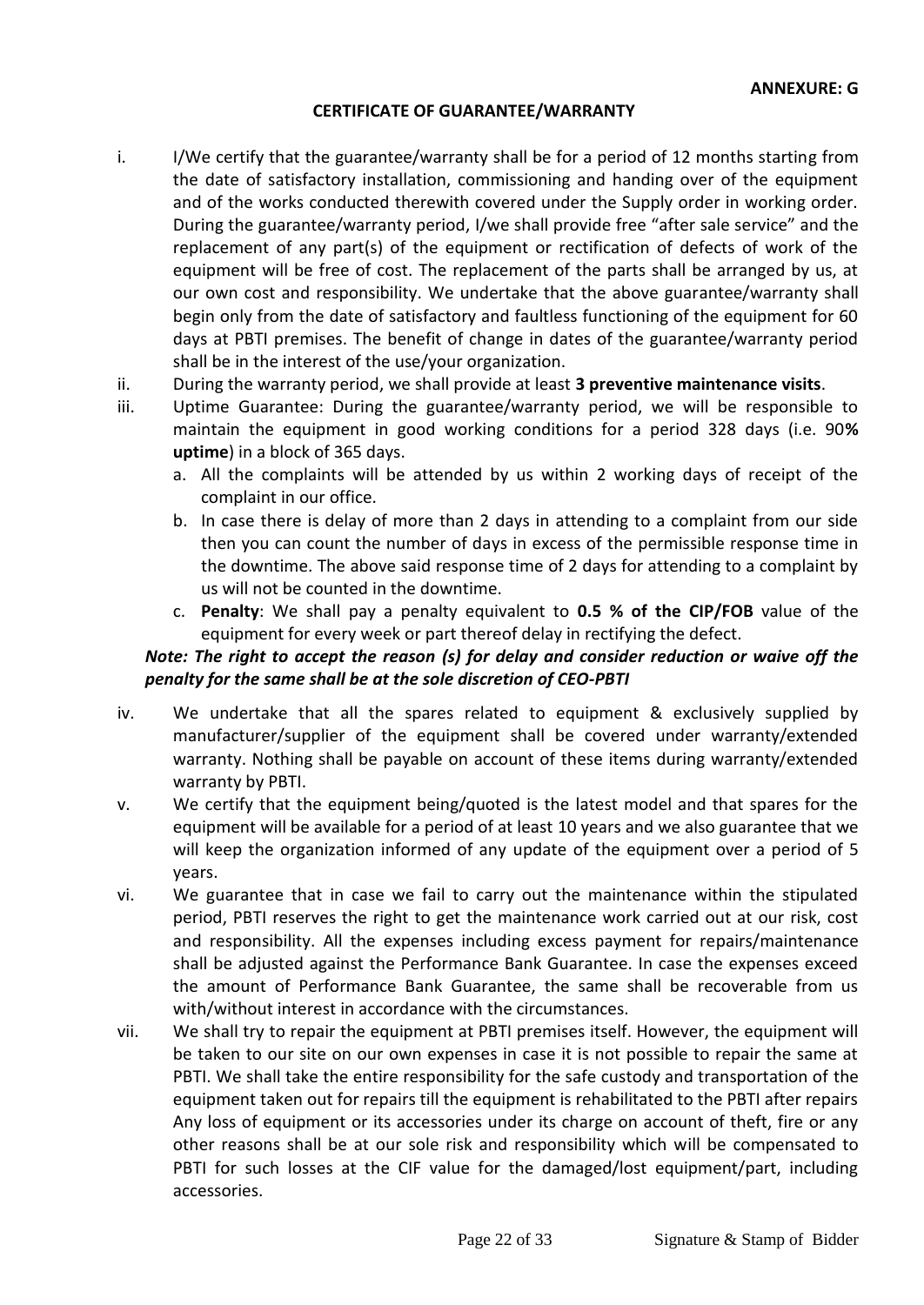- viii. We undertake to perform Quality check after every major repair/breakdown/taking the equipment for repair out of **PBTI's** premises.
- ix. In case of extended guarantee/warrantee, we undertake to carry out annual calibration/IPV of the equipment.
- x. We guarantee that we will supply spare parts if and when required on agreed basis for an agreed price. The agreed basis could be an agreed discount on the published catalogue price.
- xi. We guarantee to the effect that before going out of production of spare parts, we will give adequate advance notice to you so that you may undertake to procure the balance of the life time requirements of spare parts.
- xii. We guarantee the entire unit against defects of manufacture, workmanship and poor quality of components.
- xiii. We undertake to provide PM kit as per requirement to meet uptime guarantee condition.

 1. Authorized signatory (with seal)

Date

Place

2. Authorized signatory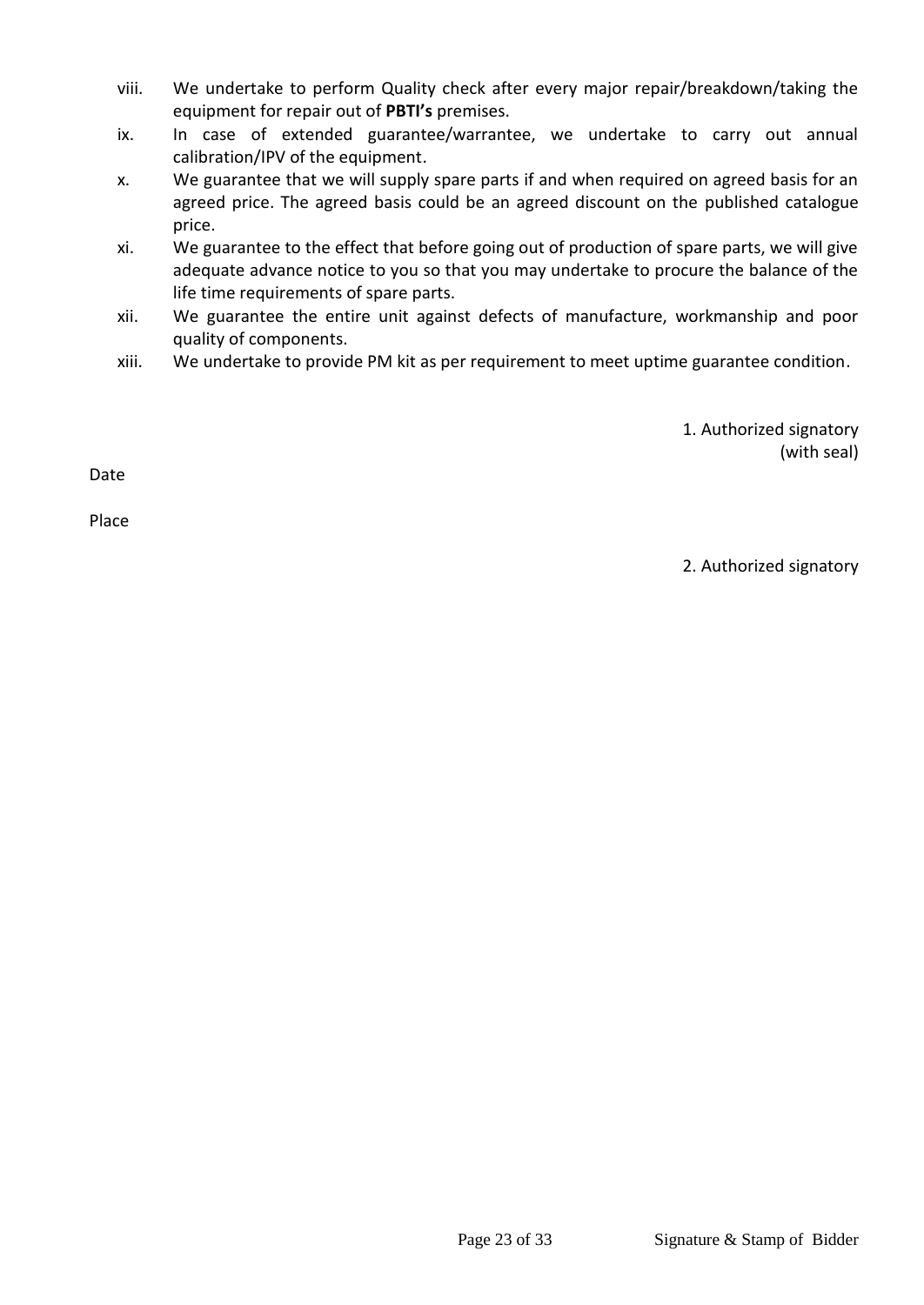#### **TERMS AND CONDITIONS OF THE SERVICE CONTRACT**

- i. During the service contract period, the firm shall provide at least 3 preventive maintenance visits per year and attended to all emergent and break-down calls.
- ii. The service contract charges must be quoted separately for each year strictly as under and quoting of rates in ambiguous terms or in percentage terms etc. shall render the tender liable to rejection :

(Rates to be Quoted in Price-bid only)

|                                  | (Rupees in words)                      |
|----------------------------------|----------------------------------------|
|                                  | (Rupees in words)                      |
| <b>To Be Quoted in Price Bid</b> | (Rupees in words)<br>(Rupees in words) |
|                                  | (Rupees in words)                      |
|                                  | (Rupees in words)                      |
|                                  |                                        |

- iii. The service contract charges should be quoted for services including Annual calibration/Instrument Performance Verification (IPV) of the equipment with traceable standards, Preventive Maintenance (PM) kit & standards etc, wherever applicable alongwith travel cost etc. and should not include the cost of any replacement parts/components which shall be arranged by the **PBTI** at its own cost.
- iv. In each block of 365 days during the entire service contract period the firm will be responsible to maintain the equipment in good working condition for a period 328 days (i.e. 90% uptime). The time taken by the PBTI in providing to the firm the spare parts shall not count towards the down time. All the complaints will be attended by the firm within 2 days of the dispatch of the complaint to their office. In case there is delay of more than 2 days in attending to a complaint then the number of days in excess of the permissible response time shall be counted in the downtime. In case total downtime exceeds the permissible downtime a fine equivalent to double the service contract charges shall be recovered from the firm on per day basis.
- v. The right to accept the reason(s) for delay and consider reduction or waive off the penalty for the same shall be at the sole discretion of CEO-PBTI.
- vi. We undertake to carry out annual calibration of the equipment.
- vii. We undertake to perform calibration after every major repair/breakdown/taking the equipment for repair out of **PBTI** premises.
- viii. The replaced parts shall remain the property of the PBTI.
- ix. The firm shall try to repair the equipment at PBTI itself. However, the equipment may be taken to their site, on their own expenses if in case it is not possible to repair the same at PBTI. The firm shall take the entire responsibility for the safe custody and transportation of the equipment taken out for repairs till this is handed over the purchaser after repair. Any loss of equipment or its accessories on account of theft, fire or any such reasons shall be the sole risk and responsibility of the firm who will compensate the PBTI for such losses at FOB value of the damaged/lost equipment/part including accessories.
- x. During the service contract period the parts/components that may be needing replacement shall made available by the PBTI at their own expenses and all import formalities, payment of custom duty etc., shall be complied with/borne by the PBTI.
- xi. All service contract charges will be invoiced twice in each year. The payment of the invoice will be made afterwards.
- xii. No price revisions will be accepted by the PBTI during the entire tenure of the service contract agreement.
- xiii. We undertake to provide PM kit as per requirement to meet uptime condition of the tender.
- xiv. We undertake that equipment/accessories of Third party supplied alongwith the main equipment shall be covered under AMC/CMC of the main equipment.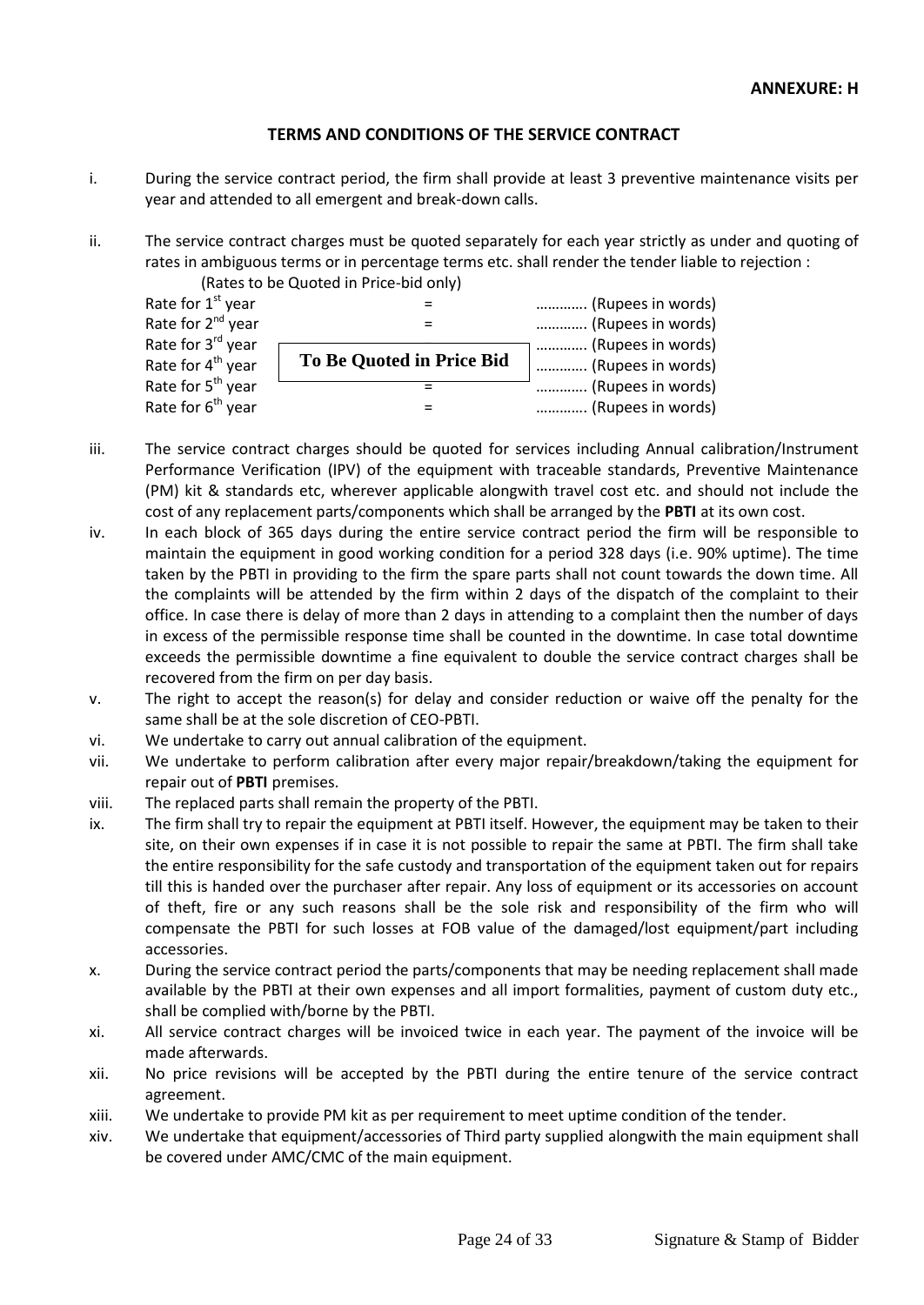#### **ANNEXURE: I**

## **PROFORMA OF CERTIFICATE OF SUCCESSFUL COMMISSIONING OF THE EQUIPMENT (To be issued by PBTI)**

| No. |                                            | Dated |
|-----|--------------------------------------------|-------|
| To  |                                            |       |
|     | M/s<br>the contract of the contract of the |       |
|     |                                            |       |

#### **Subject: Certificate of installation/ commissioning of equipment and its satisfactory and faultless functioning for 60 days after installation / commissioning.**

- 1. This is to certify that the equipment(s) as detailed below has/have been received in good condition along with all the standard and special accessories and a set of spares (subject to remark in para no. 2) in accordance with the purchase order/technical specifications. The same has been installed and commissioned.
	- a. Supply order No.\_\_\_\_\_\_\_\_\_\_\_\_\_\_\_dated\_\_\_\_\_\_\_\_\_\_\_\_\_\_\_\_
	- b. Description of the equipment(s)
	- c. Quantity
	- d. Invoice No.\_\_\_\_\_\_\_\_\_\_\_\_\_Date\_\_\_\_\_\_\_\_\_\_\_\_ Amount \_\_\_\_\_\_\_\_\_\_\_\_\_\_\_
	- e. Sr. No. of the equipment(s)
	- f. Date of installation/commissioning
	- g. Date of completion of training(s)
	- h. Date of completion of IQOQPQ
	- i. Date of completion of 60 days of satisfactory and faultless functioning of equipment
- 2. Details of accessories/spares not yet supplied and recoveries to be made on the account.

|  | Sr. No.   Description of item   Quantity   Amount to be recovered |  |
|--|-------------------------------------------------------------------|--|
|  |                                                                   |  |

- 3. The proving test has been done to our entire satisfaction and operators have been trained to operate the equipment(s)
- 4. This will be without prejudice to the recoveries/penalties/liquidated damages which become payable due to omission or commission on the part of the Second and Third Party as per the Agreement. Supply Order and LC.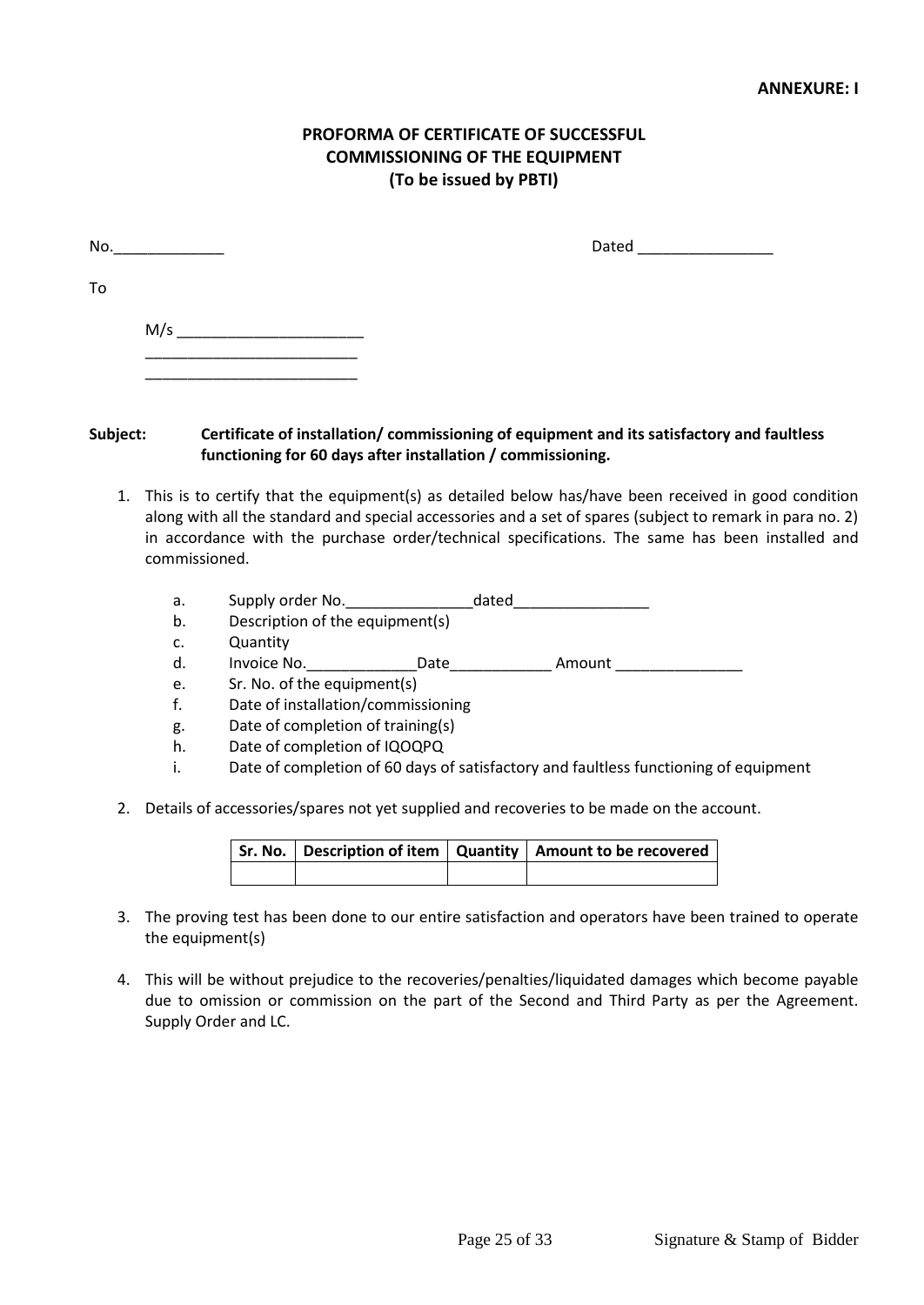# **PROFORMA FOR USER LIST OF EQUIPMENT FOR FOOD APPLICATION**

| Name & full<br>address of<br>purchaser | <b>Purchase Order</b><br>No. & Date | <b>No. of Units</b><br>(Qty.) | Date of<br><b>Installation</b> | <b>Contact person</b><br>with cell, phone<br>and email id |
|----------------------------------------|-------------------------------------|-------------------------------|--------------------------------|-----------------------------------------------------------|
|                                        |                                     |                               |                                |                                                           |
|                                        |                                     |                               |                                |                                                           |
|                                        |                                     |                               |                                |                                                           |
|                                        |                                     |                               |                                |                                                           |
|                                        |                                     |                               |                                |                                                           |

Signature & Seal of the bidder

Place: \_\_\_\_\_\_\_\_\_\_\_\_\_\_\_\_\_\_\_ Date: \_\_\_\_\_\_\_\_\_\_\_\_\_\_\_\_\_\_\_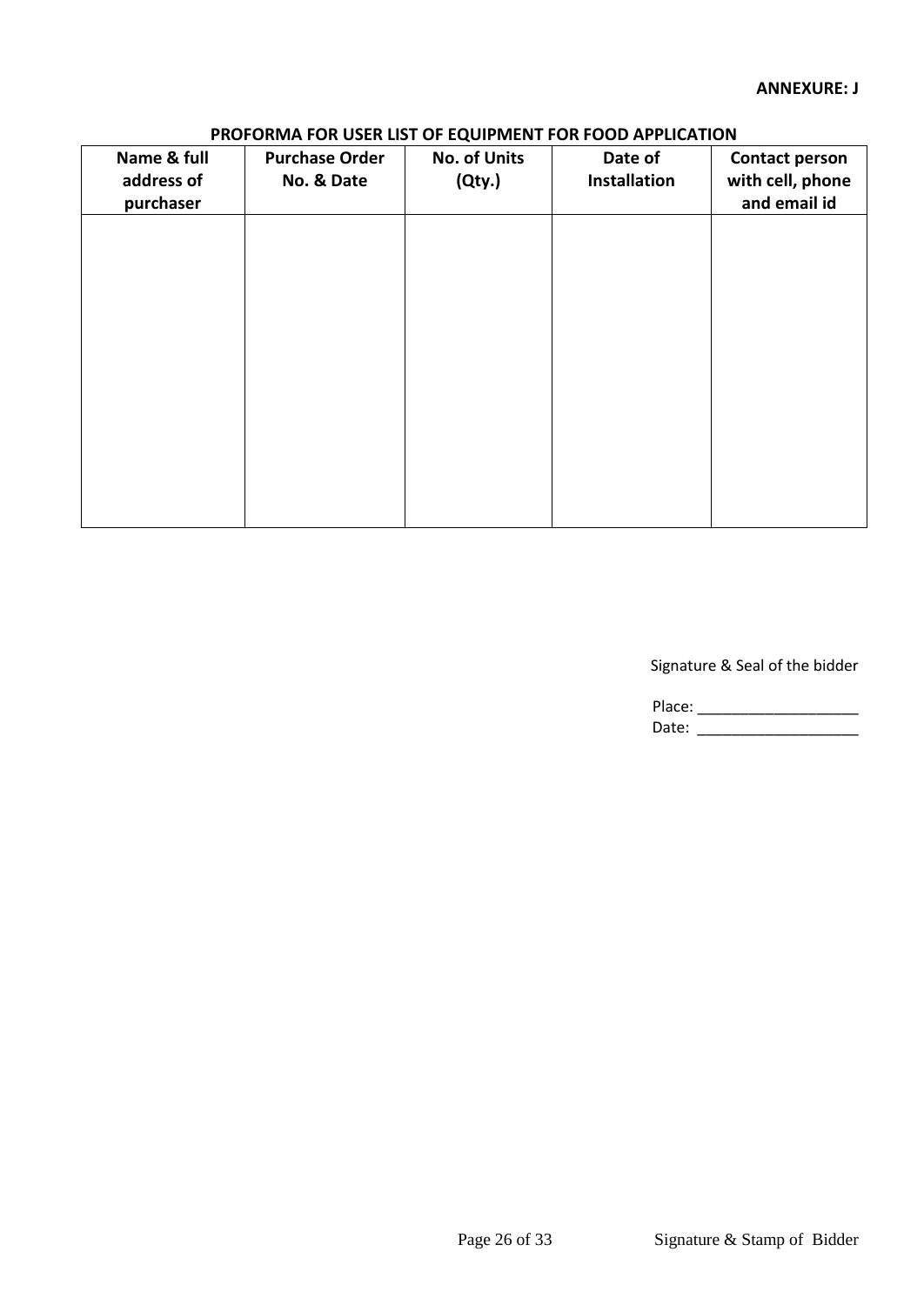| Sr. no.        | <b>Parameters</b>            | Requirement |
|----------------|------------------------------|-------------|
|                | Power Load                   |             |
| $\overline{2}$ | No. of sockets $-6$ Amp      |             |
| 3              | No. of sockets $-16$ Amp     |             |
| 4              | No. of sockets $-$ any other |             |
| 5              | Earthing                     |             |
| 6              | Water supply                 |             |
| 7              | Gas supply/ Paneling         |             |
| 8              | Exhaust system               |             |
| 9              | Table dimensions             |             |
| 10             | Room environment conditions  |             |
| 11             | <b>UPS</b>                   |             |
| 12             | Any other                    |             |

# **FORMAT FOR PRE-INSTALLATION REQUIREMENT (PIR)**

The bidder is required to enclose a copy of detailed PIR along with the technical bid.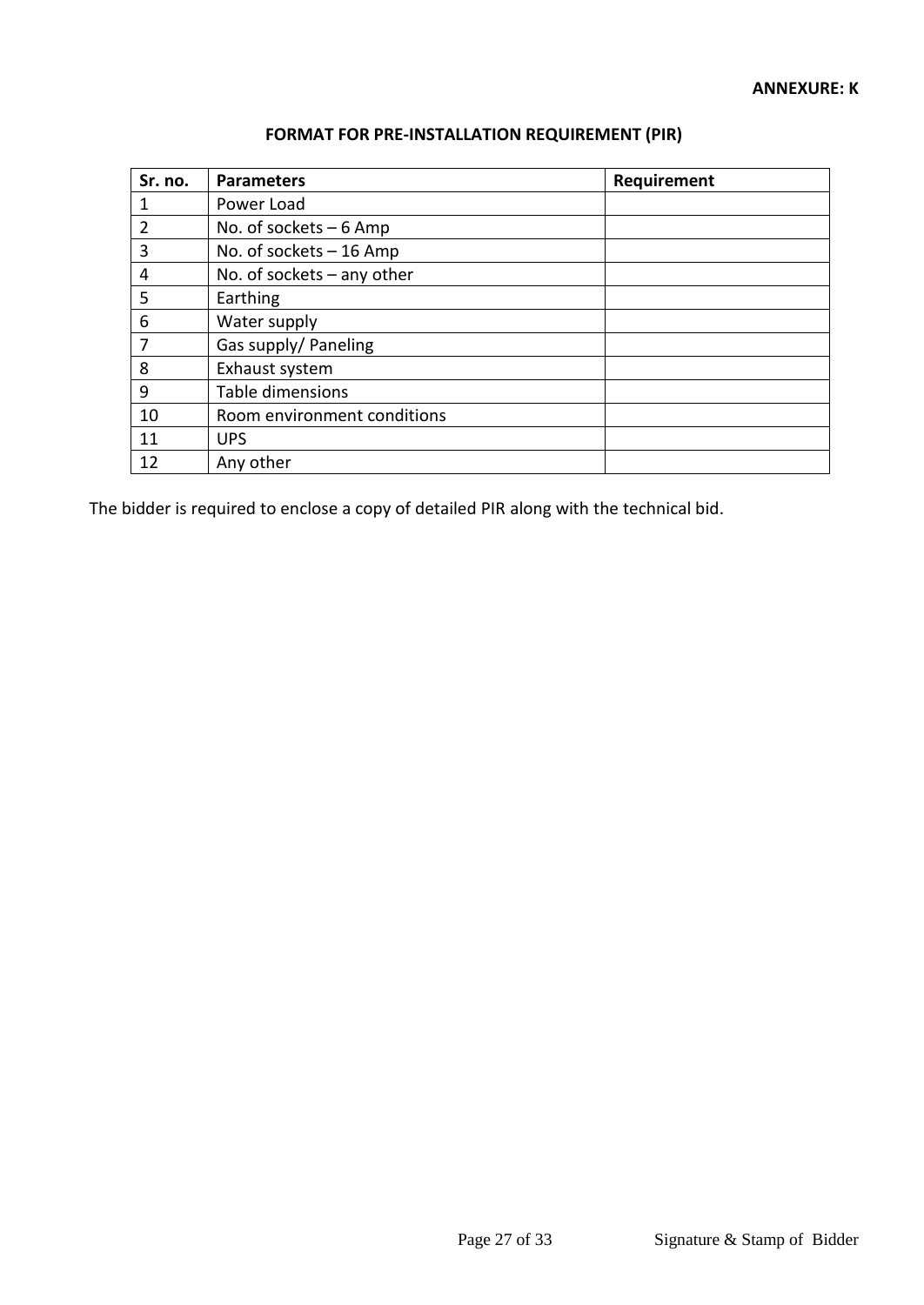# **PART - II**

# **PRICE BID**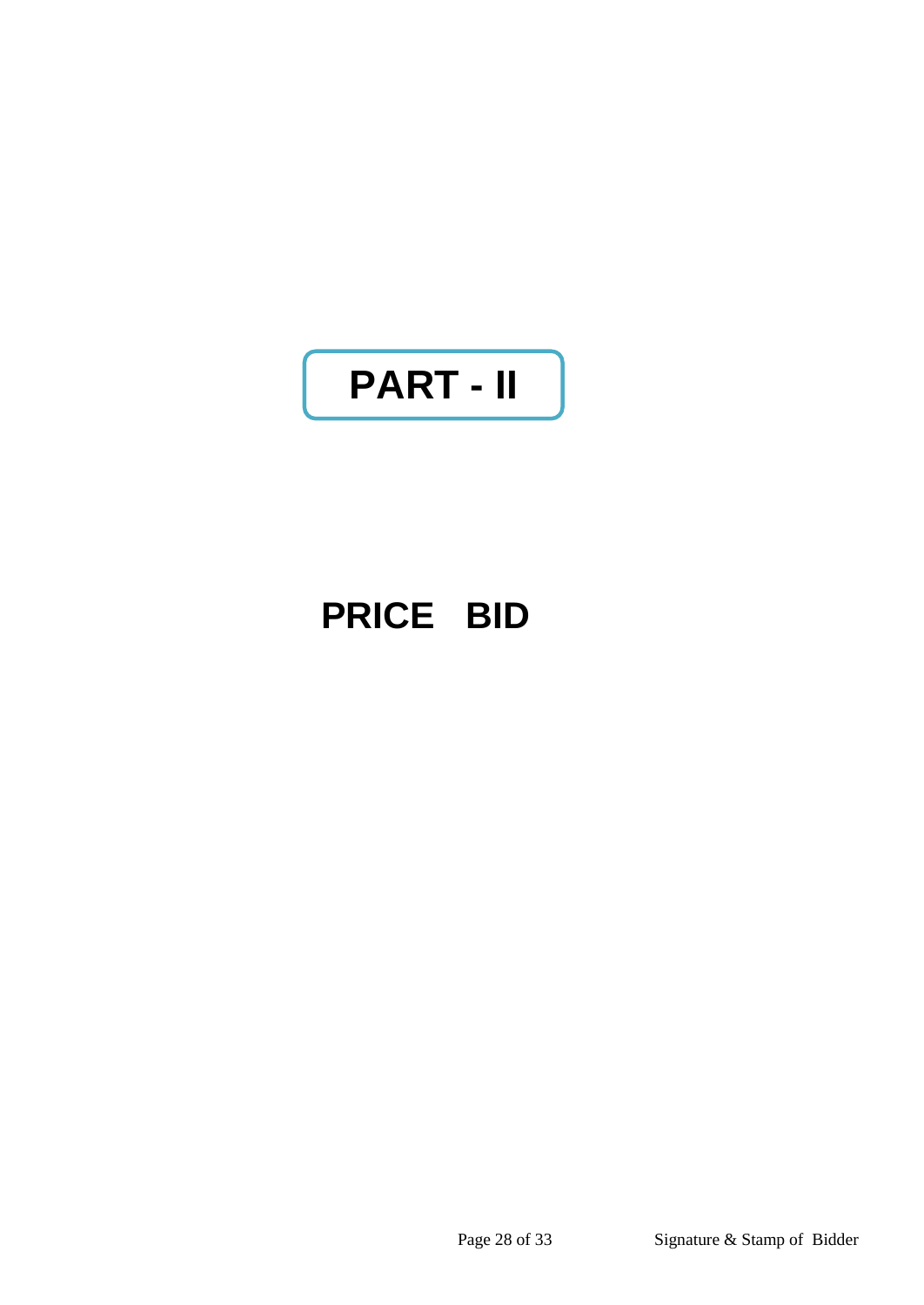## **PRICE BID (on company's letter head)**

#### **1. Equipment Price :**

| Name of the Equipment    |  |
|--------------------------|--|
| Name of the Manufacturer |  |
| Make of the Equipment    |  |
| Model Number             |  |
| County of Origin         |  |

| Sr. No. | <b>Item</b>                                                                       | <b>Rate Per Unit</b> |
|---------|-----------------------------------------------------------------------------------|----------------------|
| 1.      | Cost of the equipment (*FOB value including Indian Agency<br>Commission)          |                      |
| 2.      | Estimated Packing Forwarding etc.                                                 |                      |
| 3.      | Air freight, Insurance charges etc.                                               |                      |
| 4.      | Total CIF/CIP value (upto Delhi Airport)                                          |                      |
| 5.      | Percentage Indian Agency Commission (IAC) payable to the Indian<br>Agent, if any. |                      |
| 6.      | <b>F.O.R. charges</b> (Loading, transportation, insurance & unloading) upto       |                      |
|         | site (In RS.)                                                                     |                      |

#### **Note:**

- \* To be supported with separate sheet duly typed and signed on the letter head of company/firm indicating details i.e. different parts of equipment (if any) with number, name and price of each part (Total to be put in the 'Rate Per Unit' column against FOB value). **Only net rates (after discount) should be quoted**.
- **2. Annual Maintenance Contract Charges: (after the expiry of one year Standard warranty)**

(AMC Charges for a period of 2 years to be quoted in Indian Rupees)

Rate for 1st year \_\_\_\_\_\_\_\_\_\_\_\_\_ Rs. \_\_\_\_\_\_\_\_\_\_\_ Rate for  $2^{nd}$  year  $\qquad \qquad$  Rs.

**3. Extended Warranty Charges: (after the expiry of one year Standard warranty and Two Years of AMC Period)**

(Extended warranty Charges for a period of 4 years to be quoted in Indian Rupees)

Rate for 3rd year \_\_\_\_\_\_\_\_\_\_\_\_\_ Rs. \_\_\_\_\_\_\_\_\_\_\_\_ Rate for 4th year \_\_\_\_\_\_\_\_\_\_\_\_\_ Rs. \_\_\_\_\_\_\_\_\_\_\_\_ Rate for 5th year \_\_\_\_\_\_\_\_\_\_\_\_\_ Rs. \_\_\_\_\_\_\_\_\_\_\_\_ Rate for 6th year The Rs.

# **This is certified that the rates quoted are not more than the rates charged from any other Institution/Department/Organization**.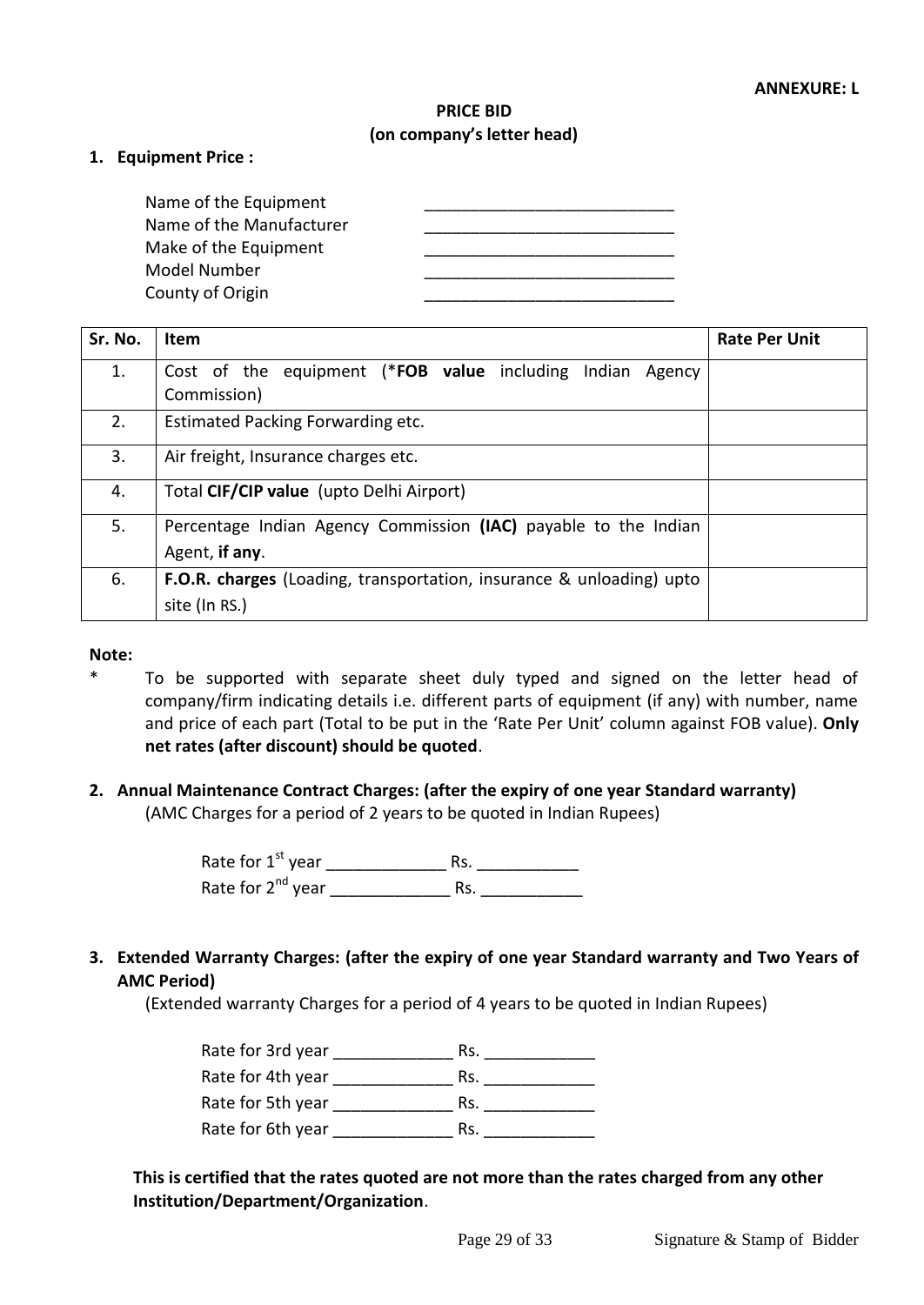#### **SIGNATURE OF AUTHORIZED SIGNATORY**

**NOTE:** 

**1. TAXES AND OTHER LEVIES, IF ANY, ARE TO BE CLEARLY SPECIFIED IN THE BID.**

**Where the equipment is composed of several subunit/component, the details containing the rates for each sub-unit/component shall be attached alongwith the Price-bid format otherwise quotation is liable to be rejected.**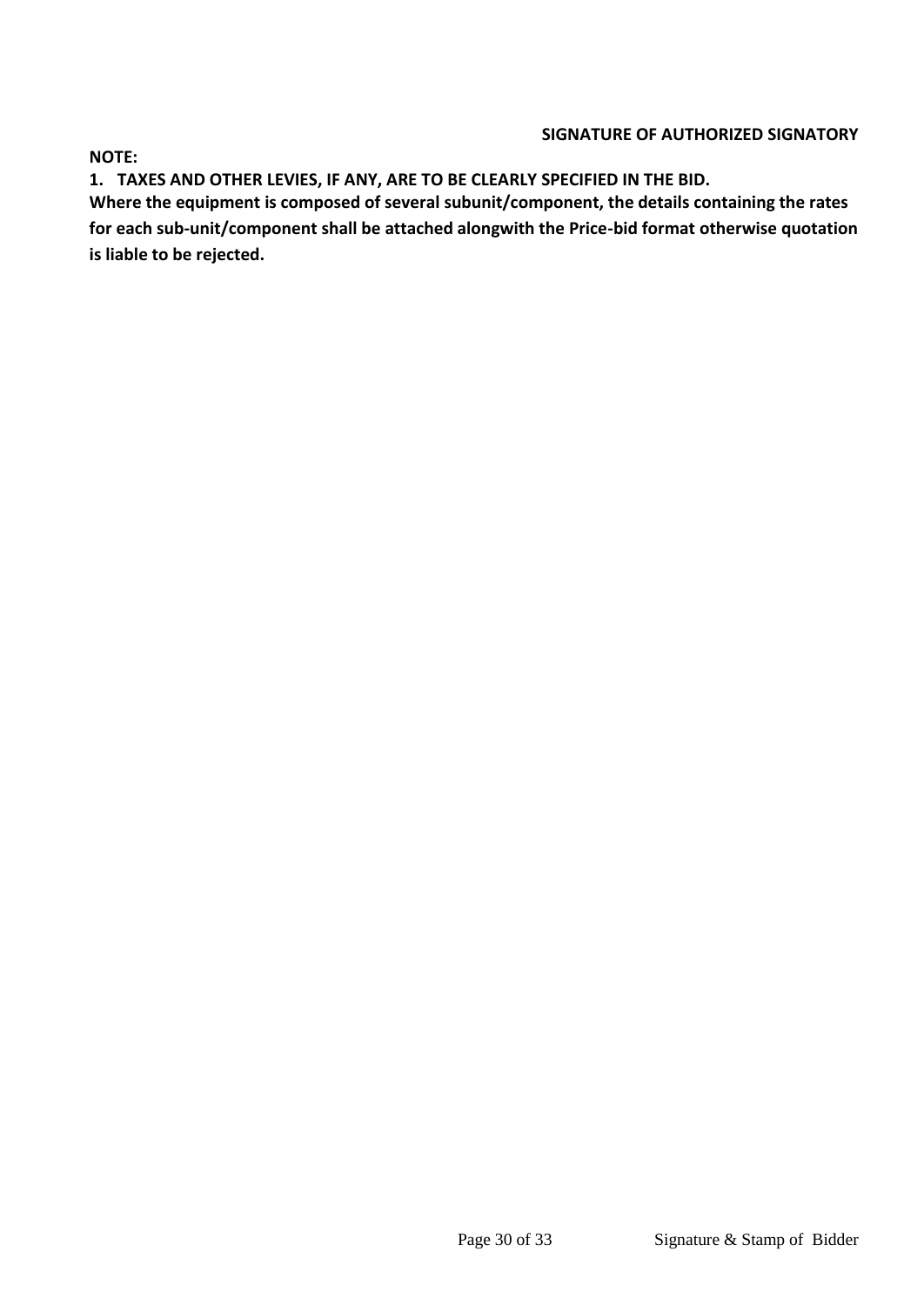# **Name of Instrument: HPLC**

| Sr.                   | <b>HPLC Specifications</b>                                                                                                                                                                                                                                                                                                                                                                                         | Rate |
|-----------------------|--------------------------------------------------------------------------------------------------------------------------------------------------------------------------------------------------------------------------------------------------------------------------------------------------------------------------------------------------------------------------------------------------------------------|------|
| No.                   |                                                                                                                                                                                                                                                                                                                                                                                                                    |      |
| $\mathbf{1}$          | High Pressure Liquid Chromatography equipped with quaternary gradient solvent<br>delivery system with capability of operating two detectors. The system should be<br>quoted with all accessories required to make it fully operational                                                                                                                                                                             |      |
| i)                    | <b>PUMP</b>                                                                                                                                                                                                                                                                                                                                                                                                        |      |
|                       | Quaternary gradient with online degasser.                                                                                                                                                                                                                                                                                                                                                                          |      |
|                       | <b>Operating Pressure</b><br>7500 psi or better<br>$\mathcal{L} = \mathcal{L}$                                                                                                                                                                                                                                                                                                                                     |      |
|                       | Flow rate range: Programmable flow rate range 0.01-10ml/min in 0.01 ml/min<br>$\bullet$<br>increments                                                                                                                                                                                                                                                                                                              |      |
|                       | Flow accuracy<br>$±1.0$ % RSD<br>$1 - 1 - 1 = 1$                                                                                                                                                                                                                                                                                                                                                                   |      |
|                       | <b>Flow Precision</b><br>$± 0.1 %$ RSD                                                                                                                                                                                                                                                                                                                                                                             |      |
|                       | Degasser: Inline degasser for all 4 channels                                                                                                                                                                                                                                                                                                                                                                       |      |
|                       | Gradient mixer: Quaternary mixing & gradient capability using high speed<br>$\bullet$                                                                                                                                                                                                                                                                                                                              |      |
|                       | proportionate valve                                                                                                                                                                                                                                                                                                                                                                                                |      |
|                       | Solvent setting Range: 4 solvents setting range: 0-100% with 0.1% step                                                                                                                                                                                                                                                                                                                                             |      |
|                       | Diagnostic Feature for Error detection and display, leak detection & safe leak<br>handling                                                                                                                                                                                                                                                                                                                         |      |
| $\mathsf{ii}$<br>iii) | <b>AUTOSAMPLER</b><br>Injection Volume accuracy: ±1%<br>٠<br>Injection volume range-0.1 to 100µl or better<br>Injection Precision-<0.5% RSD or better<br>$\bullet$<br>Carryover/ Cross contamination <0.005% or better/<0.1% with & without<br>automated needle wash<br>Auto sampler capacity : $\geq 80$ x 1.5/2 ml vials or better<br>Temp. 4 - 40°C programmable in 1°C increments<br><b>COLUMN COMPARTMENT</b> |      |
|                       | Temp. Range- Thermo stated column compartment with a temp. range<br>ambient -10°C to 80°C<br>Temp. Stability- ±0.1°C                                                                                                                                                                                                                                                                                               |      |
|                       | Column Capacity: >2 columns of upto 30cm length                                                                                                                                                                                                                                                                                                                                                                    |      |
|                       | Automatic Column switching option should be there.                                                                                                                                                                                                                                                                                                                                                                 |      |
|                       |                                                                                                                                                                                                                                                                                                                                                                                                                    |      |
|                       | DETECTORS (FROM ORIGINAL EQUIPMENT MANUFACTURER, OEM)                                                                                                                                                                                                                                                                                                                                                              |      |
| iv)                   | <b>ELSD/CAD</b> for Sugar profiling                                                                                                                                                                                                                                                                                                                                                                                |      |
|                       | Detector- Photomultiplier tube/Charged Aerosol Detector (CAD)                                                                                                                                                                                                                                                                                                                                                      |      |
|                       | Temp. Range - Evaporator/Drift: Off, upto 50°C (1°C increment)                                                                                                                                                                                                                                                                                                                                                     |      |
|                       | Pressure operating range: 70 - 80 psi or better                                                                                                                                                                                                                                                                                                                                                                    |      |
|                       | Flow rate: $0.3 - 2$ ml/min or better                                                                                                                                                                                                                                                                                                                                                                              |      |
|                       | Safety Features- Gas Shut off valve, vapor/leak detection                                                                                                                                                                                                                                                                                                                                                          |      |